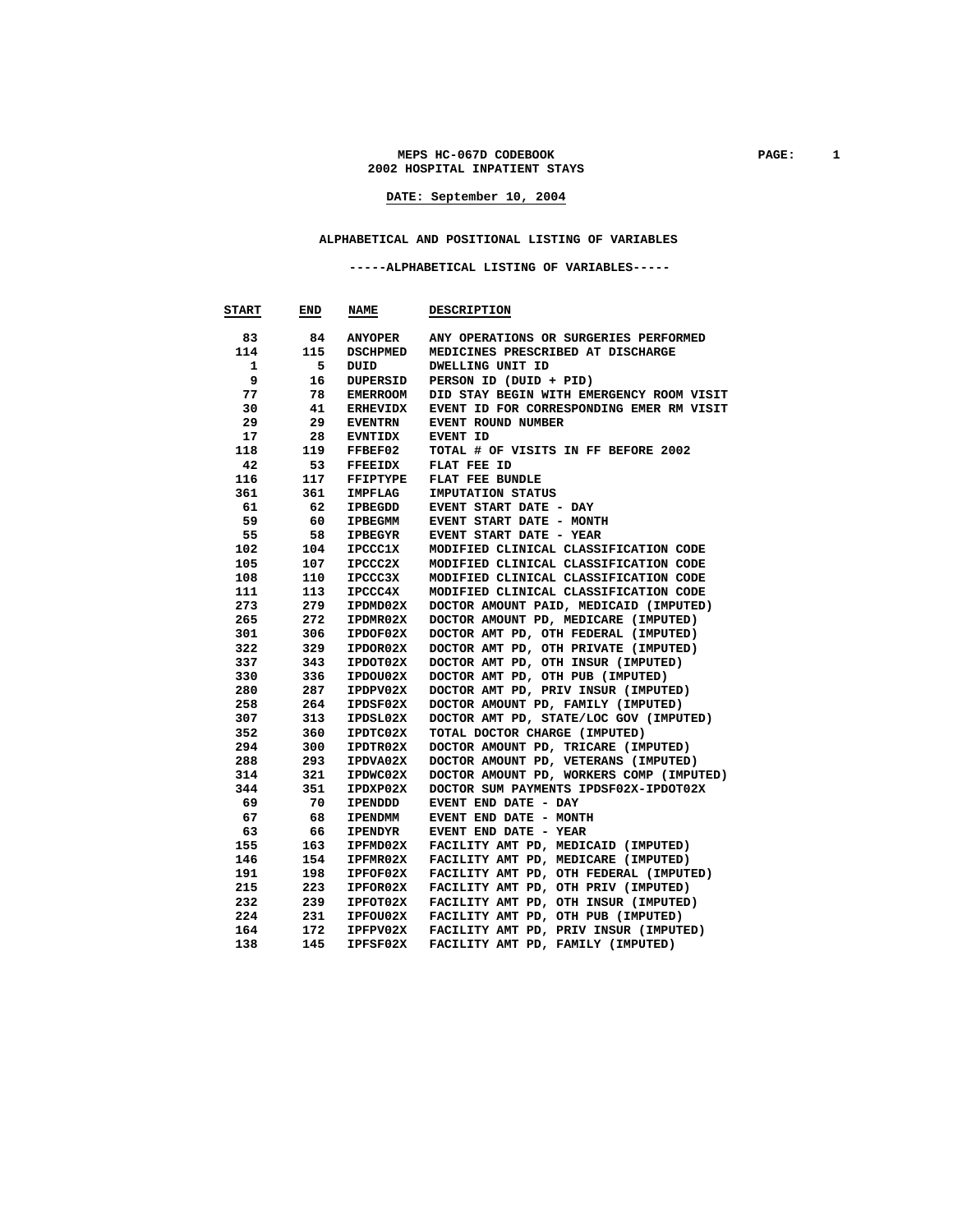#### **MEPS HC-067D CODEBOOK PAGE: 2 2002 HOSPITAL INPATIENT STAYS**

# **DATE: September 10, 2004**

#### **ALPHABETICAL AND POSITIONAL LISTING OF VARIABLES**

 **-----ALPHABETICAL LISTING OF VARIABLES-----** 

| START | END        | <b>NAME</b>     | <b>DESCRIPTION</b>                       |
|-------|------------|-----------------|------------------------------------------|
| 199   | 206        | IPFSL02X        | FACILITY AMT PD, STATE/LOC GOV (IMPUTED) |
| 249   | 257        | IPFTC02X        | TOTAL FACILITY CHARGE (IMPUTED)          |
| 182   | 190        | IPFTR02X        | FACILITY AMT PD, TRICARE (IMPUTED)       |
| 173   | 181        | IPFVA02X        | FACILITY AMT PD, VETERANS (IMPUTED)      |
|       | 207<br>214 | IPFWC02X        | FACILITY AMT PD, WORKERS COMP (IMPUTED)  |
| 240   | 248        | IPFXP02X        | FACILITY SUM PAYMENTS IPFSF02X-IPFOT02X  |
| 86    | 88         | IPICD1X         | 3-DIGIT ICD-9-CM CONDITION CODE          |
| 89    | 91         | IPICD2X         | 3-DIGIT ICD-9-CM CONDITION CODE          |
| 92    | 94         | IPICD3X         | 3-DIGIT ICD-9-CM CONDITION CODE          |
| 95    | 97         | IPICD4X         | 3-DIGIT ICD-9-CM CONDITION CODE          |
| 98    | 99         | IPPRO1X         | 2-DIGIT ICD-9-CM PROCEDURE CODE          |
| 100   | 101        | <b>IPPRO2X</b>  | 2-DIGIT ICD-9-CM PROCEDURE CODE          |
| 129   | 137        | IPTC02X         | TOTAL CHG FOR EVENT (IPFTC02X+IPDTC02X)  |
|       | 120<br>128 | IPXP02X         | TOT EXP FOR EVENT (IPFXP02X+IPDXP02X)    |
|       | 54<br>54   | MPCDATA         | MPC DATA FLAG                            |
|       | 74<br>76   | NUMNIGHT        | NUMBER OF NIGHTS STAYED AT PROVIDER      |
|       | 71<br>73   | <b>NUMNIGHX</b> | # OF NIGHTS IN HOSPITAL - EDITED/IMPUTED |
| 362   | 373        | PERWT02F        | EXPENDITURE FILE PERSON WEIGHT, 2002     |
|       | 6<br>8     | PID             | PERSON NUMBER                            |
| 81    | 82         | RSNINHOS        | REASON ENTERED HOSPITAL                  |
| 79    | 80         | SPECCOND        | HOSPITAL STAY RELATED TO CONDITION       |
|       | 85<br>85   | VAPLACE         | VA FACILITY FLAG                         |
| 377   | 377        | VARPSU          | VARIANCE ESTIMATION PSU, 2002            |
| 374   | 376        | VARSTR          | VARIANCE ESTIMATION STRATUM, 2002        |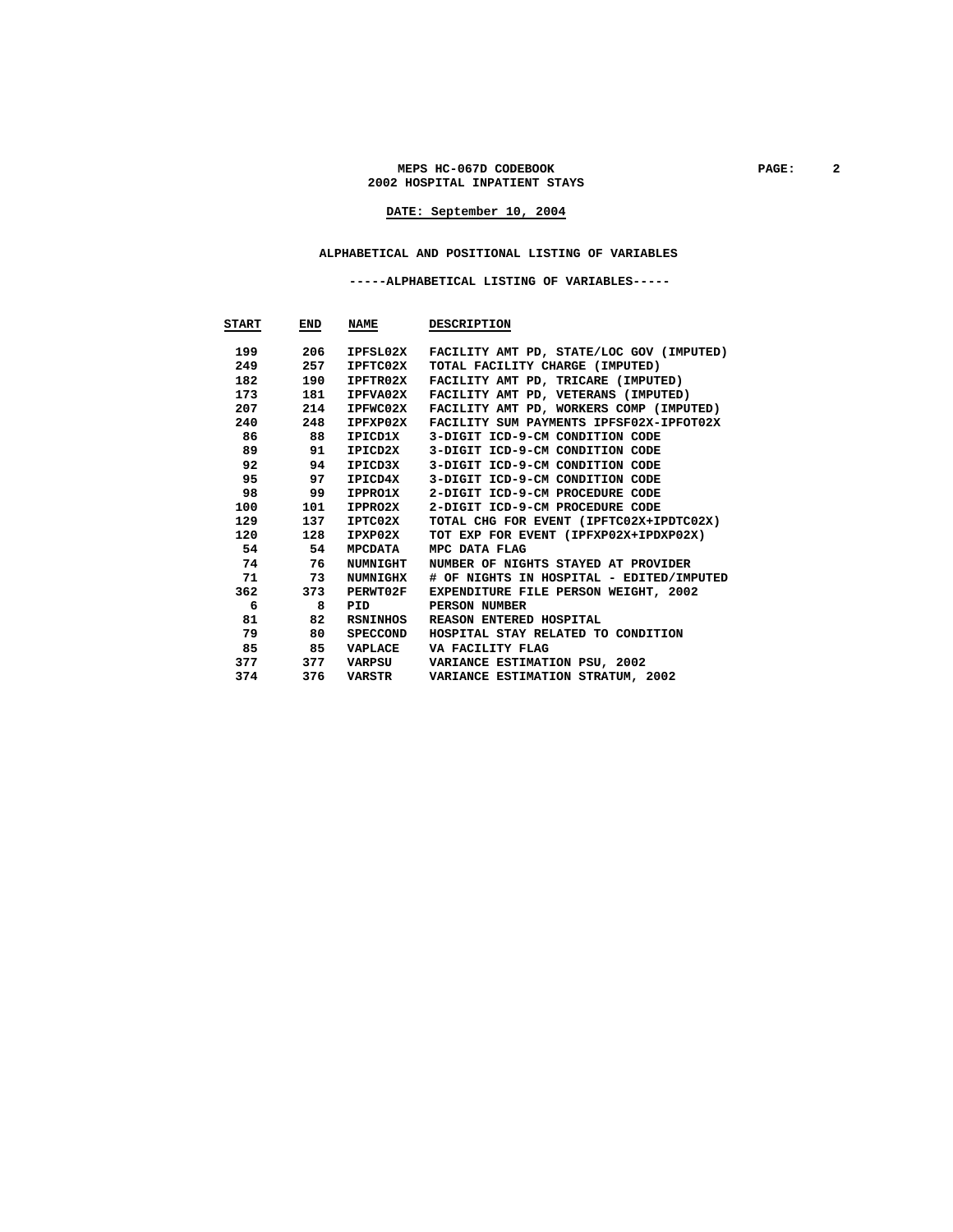#### MEPS HC-067D CODEBOOK PAGE: 3 **2002 HOSPITAL INPATIENT STAYS**

# **DATE: September 10, 2004**

#### **ALPHABETICAL AND POSITIONAL LISTING OF VARIABLES**

 **-----POSITIONAL LISTING OF VARIABLES-----** 

| <b>START</b> | END | <b>NAME</b>     | <b>DESCRIPTION</b>                       |
|--------------|-----|-----------------|------------------------------------------|
| 1            | 5   | DUID            | DWELLING UNIT ID                         |
| 6            | 8   | PID             | PERSON NUMBER                            |
| 9            | 16  | DUPERSID        | PERSON ID (DUID + PID)                   |
| 17           | 28  | <b>EVNTIDX</b>  | <b>EVENT ID</b>                          |
| 29           | 29  | <b>EVENTRN</b>  | EVENT ROUND NUMBER                       |
| 30           | 41  | <b>ERHEVIDX</b> | EVENT ID FOR CORRESPONDING EMER RM VISIT |
| 42           | 53  | <b>FFEEIDX</b>  | FLAT FEE ID                              |
| 54           | 54  | <b>MPCDATA</b>  | MPC DATA FLAG                            |
| 55           | 58  | <b>IPBEGYR</b>  | EVENT START DATE - YEAR                  |
| 59           | 60  | IPBEGMM         | EVENT START DATE - MONTH                 |
| 61           | 62  | <b>IPBEGDD</b>  | <b>EVENT START DATE - DAY</b>            |
| 63           | 66  | <b>IPENDYR</b>  | EVENT END DATE - YEAR                    |
| 67           | 68  | <b>IPENDMM</b>  | EVENT END DATE - MONTH                   |
| 69           | 70  | IPENDDD         | EVENT END DATE - DAY                     |
| 71           | 73  | <b>NUMNIGHX</b> | # OF NIGHTS IN HOSPITAL - EDITED/IMPUTED |
| 74           | 76  | <b>NUMNIGHT</b> | NUMBER OF NIGHTS STAYED AT PROVIDER      |
| 77           | 78  | <b>EMERROOM</b> | DID STAY BEGIN WITH EMERGENCY ROOM VISIT |
| 79           | 80  | <b>SPECCOND</b> | HOSPITAL STAY RELATED TO CONDITION       |
| 81           | 82  | RSNINHOS        | REASON ENTERED HOSPITAL                  |
| 83           | 84  | <b>ANYOPER</b>  | ANY OPERATIONS OR SURGERIES PERFORMED    |
| 85           | 85  | VAPLACE         | VA FACILITY FLAG                         |
| 86           | 88  | IPICD1X         | 3-DIGIT ICD-9-CM CONDITION CODE          |
| 89           | 91  | IPICD2X         | 3-DIGIT ICD-9-CM CONDITION CODE          |
| 92           | 94  | IPICD3X         | 3-DIGIT ICD-9-CM CONDITION CODE          |
| 95           | 97  | IPICD4X         | 3-DIGIT ICD-9-CM CONDITION CODE          |
| 98           | 99  | <b>IPPRO1X</b>  | 2-DIGIT ICD-9-CM PROCEDURE CODE          |
| 100          | 101 | IPPRO2X         | 2-DIGIT ICD-9-CM PROCEDURE CODE          |
| 102          | 104 | <b>IPCCC1X</b>  | MODIFIED CLINICAL CLASSIFICATION CODE    |
| 105          | 107 | <b>IPCCC2X</b>  | MODIFIED CLINICAL CLASSIFICATION CODE    |
| 108          | 110 | <b>IPCCC3X</b>  | MODIFIED CLINICAL CLASSIFICATION CODE    |
| 111          | 113 | IPCCC4X         | MODIFIED CLINICAL CLASSIFICATION CODE    |
| 114          | 115 | <b>DSCHPMED</b> | MEDICINES PRESCRIBED AT DISCHARGE        |
| 116          | 117 | <b>FFIPTYPE</b> | FLAT FEE BUNDLE                          |
| 118          | 119 | FFBEF02         | TOTAL # OF VISITS IN FF BEFORE 2002      |
| 120          | 128 | IPXP02X         | TOT EXP FOR EVENT (IPFXP02X+IPDXP02X)    |
| 129          | 137 | IPTC02X         | TOTAL CHG FOR EVENT (IPFTC02X+IPDTC02X)  |
| 138          | 145 | IPFSF02X        | FACILITY AMT PD, FAMILY (IMPUTED)        |
| 146          | 154 | IPFMR02X        | FACILITY AMT PD, MEDICARE (IMPUTED)      |
| 155          | 163 | IPFMD02X        | FACILITY AMT PD, MEDICAID (IMPUTED)      |
| 164          | 172 | IPFPV02X        | FACILITY AMT PD, PRIV INSUR (IMPUTED)    |
| 173          | 181 | IPFVA02X        | FACILITY AMT PD, VETERANS (IMPUTED)      |
| 182          | 190 | IPFTR02X        | FACILITY AMT PD, TRICARE (IMPUTED)       |
| 191          | 198 | IPFOF02X        | FACILITY AMT PD, OTH FEDERAL (IMPUTED)   |
| 199          | 206 | IPFSL02X        | FACILITY AMT PD, STATE/LOC GOV (IMPUTED) |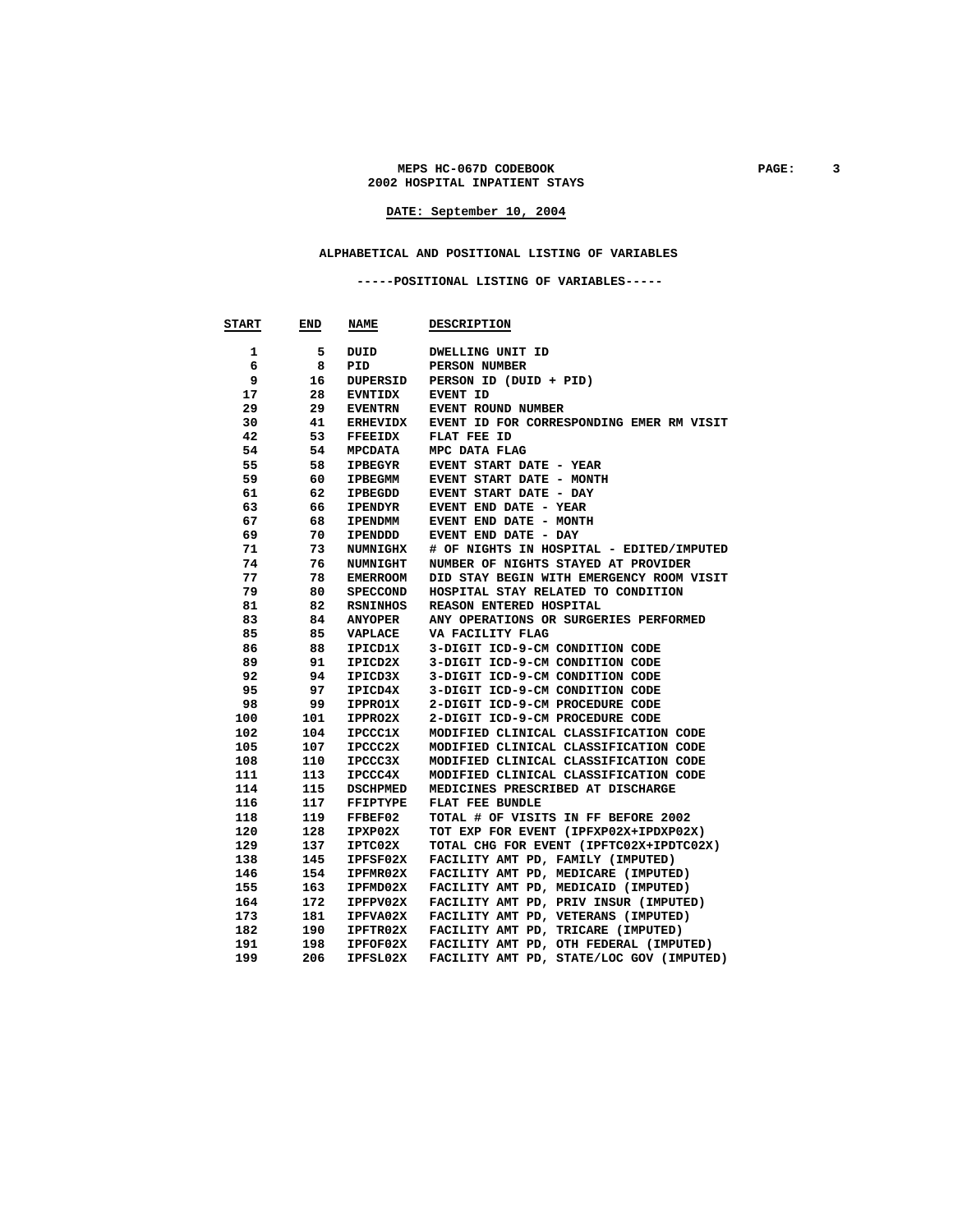#### MEPS HC-067D CODEBOOK PAGE: 4 **2002 HOSPITAL INPATIENT STAYS**

# **DATE: September 10, 2004**

#### **ALPHABETICAL AND POSITIONAL LISTING OF VARIABLES**

 **-----POSITIONAL LISTING OF VARIABLES-----** 

| <b>START</b> | END | <b>NAME</b>     | <b>DESCRIPTION</b>                          |
|--------------|-----|-----------------|---------------------------------------------|
| 207          | 214 | IPFWC02X        | FACILITY AMT PD, WORKERS COMP (IMPUTED)     |
| 215          | 223 | IPFOR02X        | FACILITY AMT PD, OTH PRIV (IMPUTED)         |
| 224          | 231 | IPFOU02X        | FACILITY AMT PD, OTH PUB (IMPUTED)          |
| 232          | 239 | IPFOT02X        | FACILITY AMT PD, OTH INSUR (IMPUTED)        |
| 240          | 248 | IPFXP02X        | FACILITY SUM PAYMENTS IPFSF02X-IPFOT02X     |
| 249          | 257 | IPFTC02X        | TOTAL FACILITY CHARGE (IMPUTED)             |
| 258          | 264 | IPDSF02X        | DOCTOR AMOUNT PD, FAMILY (IMPUTED)          |
| 265          | 272 | IPDMR02X        | DOCTOR AMOUNT PD, MEDICARE (IMPUTED)        |
| 273          | 279 | IPDMD02X        | DOCTOR AMOUNT PAID, MEDICAID (IMPUTED)      |
| 280          | 287 | IPDPV02X        | DOCTOR AMT PD, PRIV INSUR (IMPUTED)         |
| 288          | 293 | IPDVA02X        | DOCTOR AMOUNT PD, VETERANS (IMPUTED)        |
| 294          | 300 | IPDTR02X        | DOCTOR AMOUNT PD, TRICARE (IMPUTED)         |
| 301          | 306 | IPDOF02X        | DOCTOR AMT PD, OTH FEDERAL (IMPUTED)        |
| 307          | 313 | IPDSL02X        | DOCTOR AMT PD, STATE/LOC GOV (IMPUTED)      |
| 314          | 321 | IPDWC02X        | DOCTOR AMOUNT PD, WORKERS COMP (IMPUTED)    |
| 322          | 329 | IPDOR02X        | DOCTOR AMT PD, OTH PRIVATE (IMPUTED)        |
| 330          | 336 | IPDOU02X        | DOCTOR AMT PD, OTH PUB (IMPUTED)            |
| 337          | 343 | IPDOT02X        | DOCTOR AMT PD, OTH INSUR (IMPUTED)          |
| 344          | 351 | IPDXP02X        | DOCTOR SUM PAYMENTS IPDSF02X-IPDOT02X       |
| 352          | 360 | IPDTC02X        | TOTAL DOCTOR CHARGE (IMPUTED)               |
| 361          | 361 | IMPFLAG         | IMPUTATION STATUS                           |
| 362          | 373 | <b>PERWT02F</b> | <b>EXPENDITURE FILE PERSON WEIGHT, 2002</b> |
| 374          | 376 | VARSTR          | VARIANCE ESTIMATION STRATUM, 2002           |
| 377          | 377 | VARPSU          | VARIANCE ESTIMATION PSU, 2002               |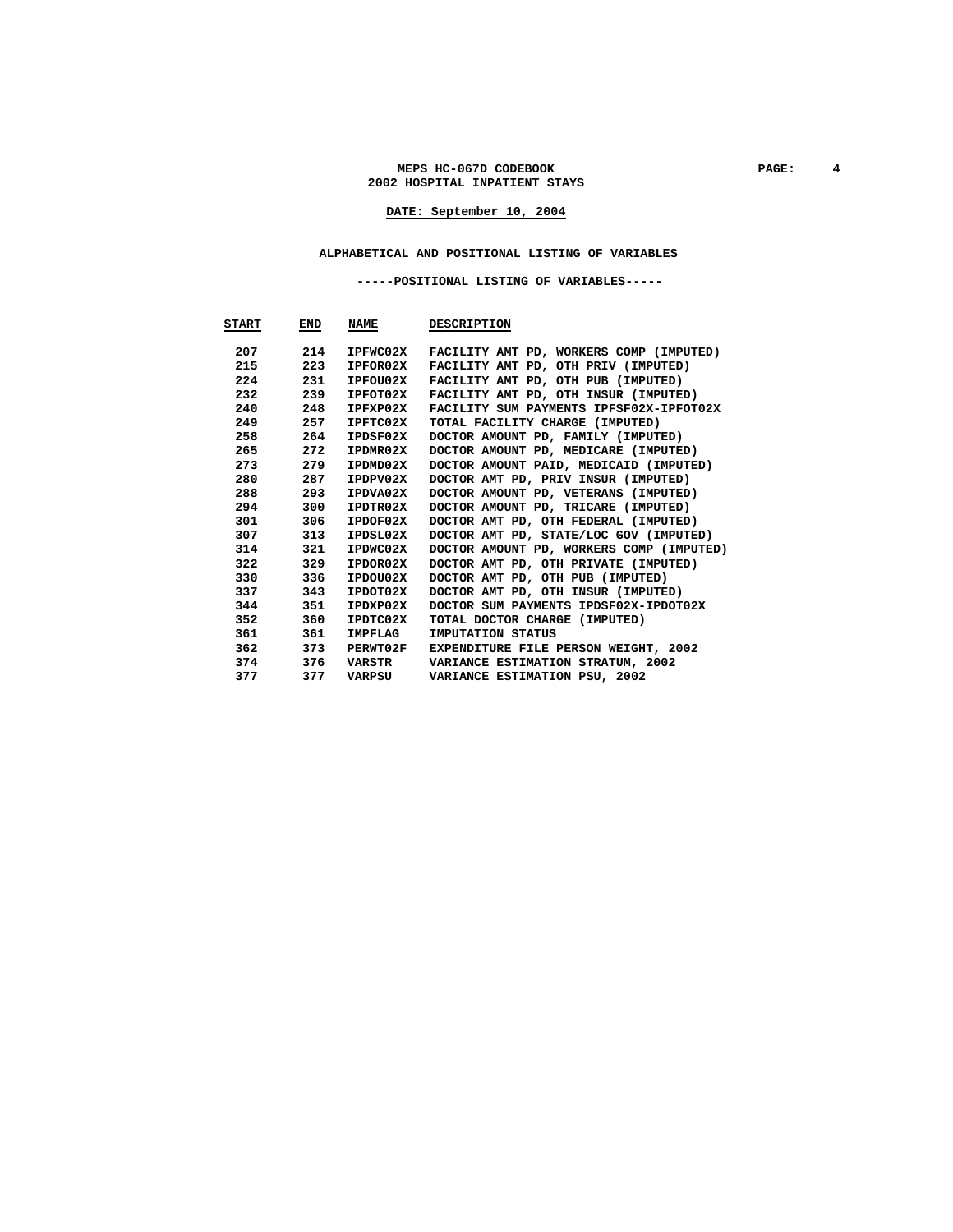### MEPS HC-067D CODEBOOK **PAGE:** 5 **2002 HOSPITAL INPATIENT STAYS**

| <b>NAME</b>     | DESCRIPTION            |                   | <b>FORMAT</b> | TYPE                 | <b>START</b>   | <b>END</b>              |
|-----------------|------------------------|-------------------|---------------|----------------------|----------------|-------------------------|
| סבטם            | DWELLING UNIT ID       |                   | 5.0           | <b>NUM</b>           | 1              | $\overline{2}$          |
|                 | <b>VALUE</b>           | <b>UNWEIGHTED</b> |               | WEIGHTED BY PERWT02F |                |                         |
|                 | VALID ID               | 3,944             |               |                      |                | 29,438,809              |
|                 | <b>TOTAL</b>           | 3,944             |               |                      |                | 29,438,809              |
| PID             | PERSON NUMBER          |                   | 3.0           | <b>NUM</b>           | $\overline{6}$ | $\overline{\mathbf{8}}$ |
|                 | <b>VALUE</b>           | UNWEIGHTED        |               | WEIGHTED BY PERWT02F |                |                         |
|                 | VALID ID               | 3,944             |               |                      |                | 29,438,809              |
|                 | TOTAL                  | 3,944             |               |                      |                | 29,438,809              |
| <b>DUPERSID</b> | PERSON ID (DUID + PID) |                   | 8.0           | <b>CHAR</b>          | <u>و</u>       | <u>16</u>               |
|                 | <b>VALUE</b>           | <b>UNWEIGHTED</b> |               | WEIGHTED BY PERWT02F |                |                         |
|                 | <b>VALID ID</b>        | 3,944             |               |                      |                | 29,438,809              |
|                 | <b>TOTAL</b>           | 3,944             |               |                      |                | 29,438,809              |
| <b>EVNTIDX</b>  | EVENT ID               |                   | 12.0          | <b>CHAR</b>          | 17             | 28                      |
|                 | <b>VALUE</b>           | <b>UNWEIGHTED</b> |               | WEIGHTED BY PERWT02F |                |                         |
|                 | <b>VALID ID</b>        | 3,944             |               |                      |                | 29,438,809              |
|                 | <b>TOTAL</b>           | 3,944             |               |                      |                | 29,438,809              |
| <b>EVENTRN</b>  | EVENT ROUND NUMBER     |                   | 1.0           | <b>NUM</b>           | $^{29}$        | $^{29}$                 |
|                 | <b>VALUE</b>           | <b>UNWEIGHTED</b> |               | WEIGHTED BY PERWT02F |                |                         |
|                 | ROUND <sub>1</sub>     | 477               |               |                      |                | 3,528,319               |
|                 | ROUND <sub>2</sub>     | 744               |               |                      |                | 5,791,966               |
|                 | ROUND <sub>3</sub>     | 958               |               |                      |                | 6,992,180               |
|                 | ROUND <sub>4</sub>     | 1,062             |               |                      |                | 8,088,707               |
|                 | ROUND 5                | 703               |               |                      |                | 5,037,638               |
|                 | <b>TOTAL</b>           | 3,944             |               |                      |                | 29,438,809              |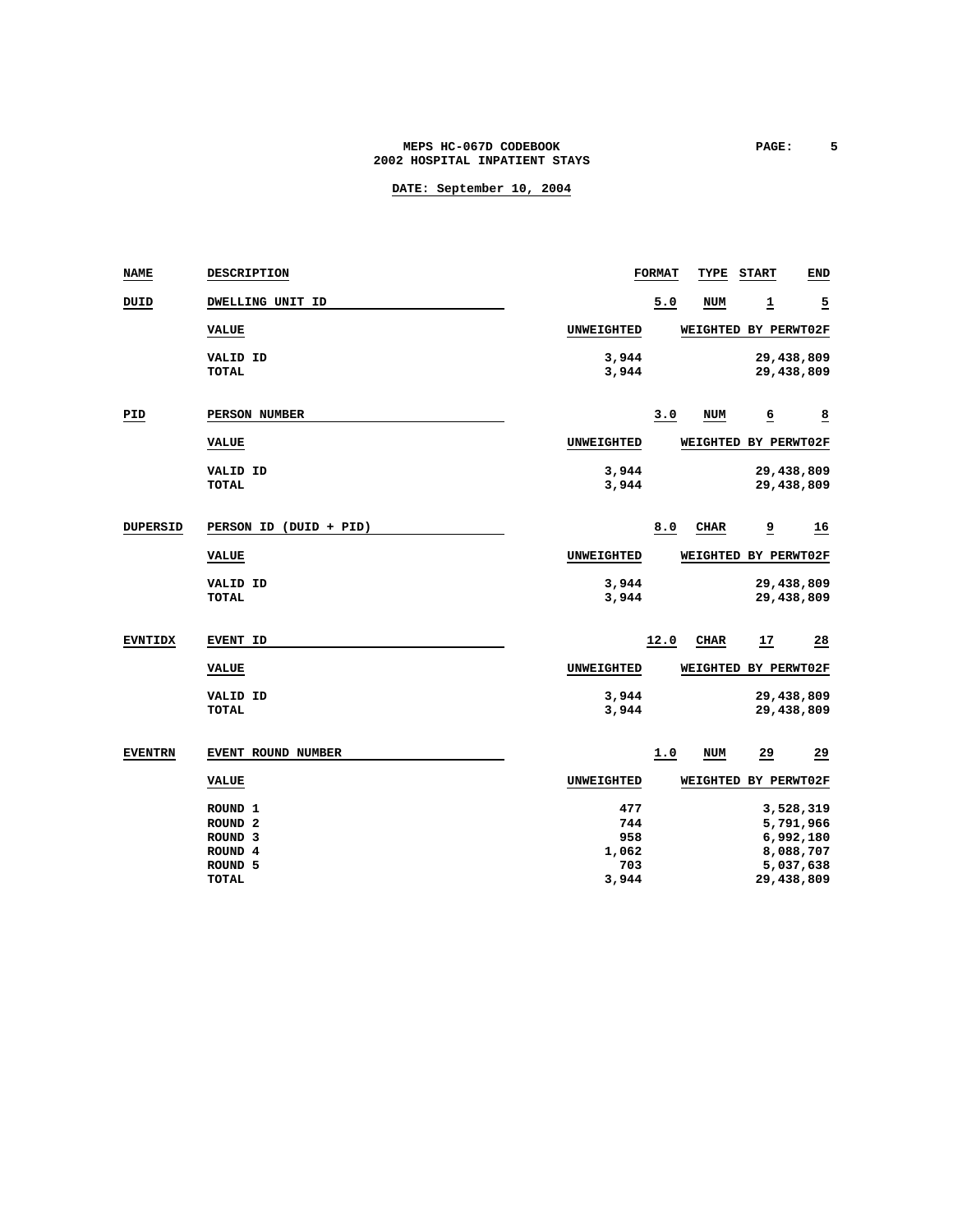### **MEPS HC-067D CODEBOOK PAGE: 6 2002 HOSPITAL INPATIENT STAYS**

| <b>NAME</b>     | DESCRIPTION                                                   |                                           | <b>FORMAT</b> | TYPE                 | <b>START</b> | <b>END</b>                                              |
|-----------------|---------------------------------------------------------------|-------------------------------------------|---------------|----------------------|--------------|---------------------------------------------------------|
| <b>ERHEVIDX</b> | EVENT ID FOR CORRESPONDING EMER RM VISIT                      |                                           | 12.0          | <b>CHAR</b>          | 30           | <u>41</u>                                               |
|                 | <b>VALUE</b>                                                  | UNWEIGHTED                                |               | WEIGHTED BY PERWT02F |              |                                                         |
|                 | -1 INAPPLICABLE<br>VALID ID<br><b>TOTAL</b>                   | 3,369<br>575<br>3,944                     |               |                      |              | 24,911,942<br>4,526,867<br>29,438,809                   |
| <b>FFEEIDX</b>  | FLAT FEE ID                                                   |                                           | 12.0          | <b>CHAR</b>          | 42           | 53                                                      |
|                 | <b>VALUE</b>                                                  | UNWEIGHTED                                |               | WEIGHTED BY PERWT02F |              |                                                         |
|                 | -1 INAPPLICABLE<br>VALID ID<br>TOTAL                          | 3,931<br>13<br>3,944                      |               |                      |              | 29, 361, 862<br>76,947<br>29,438,809                    |
| <b>MPCDATA</b>  | MPC DATA FLAG                                                 |                                           | 1.0           | NUM                  | 54           | 54                                                      |
|                 | <b>VALUE</b>                                                  | UNWEIGHTED                                |               | WEIGHTED BY PERWT02F |              |                                                         |
|                 | 1 HAS MPC DATA<br>2 NO MPC DATA<br><b>TOTAL</b>               | 2,727<br>1,217<br>3,944                   |               |                      |              | 21,287,903<br>8,150,906<br>29,438,809                   |
| <b>IPBEGYR</b>  | EVENT START DATE - YEAR                                       |                                           | 4.0           | NUM                  | 55           | 58                                                      |
|                 | <b>VALUE</b>                                                  | UNWEIGHTED                                |               | WEIGHTED BY PERWT02F |              |                                                         |
|                 | -9 NOT ASCERTAINED<br>$-8$ DK<br>2001<br>2002<br><b>TOTAL</b> | 5<br>$\mathbf{1}$<br>41<br>3,897<br>3,944 |               |                      |              | 28,039<br>13,051<br>344,436<br>29,053,283<br>29,438,809 |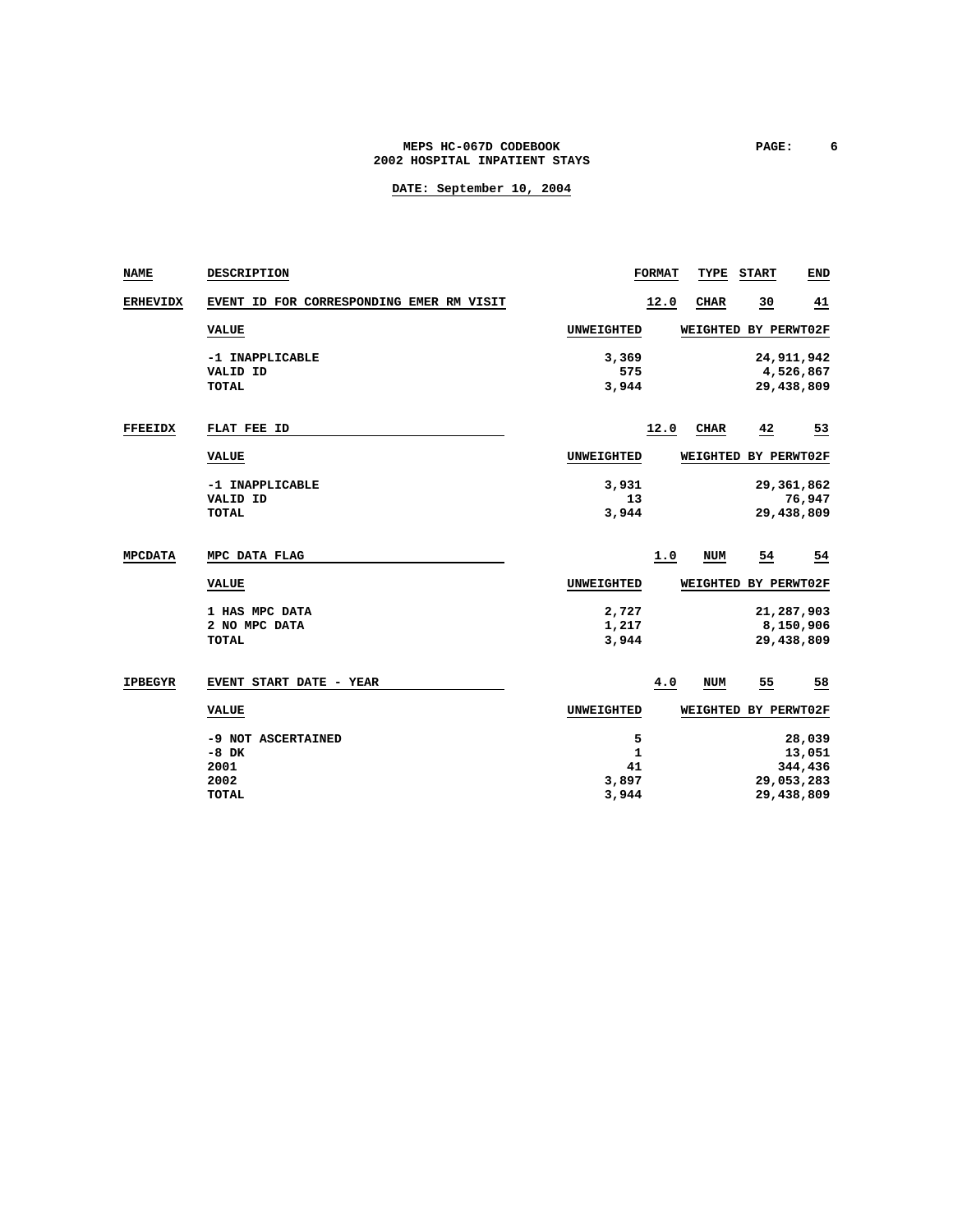### MEPS HC-067D CODEBOOK **PAGE:** 7 **2002 HOSPITAL INPATIENT STAYS**

| <b>NAME</b>    | DESCRIPTION                                                   |                             | <b>FORMAT</b> | TYPE                 | <b>START</b> | END                                                |
|----------------|---------------------------------------------------------------|-----------------------------|---------------|----------------------|--------------|----------------------------------------------------|
| <b>IPBEGMM</b> | EVENT START DATE - MONTH                                      |                             | 2.0           | <b>NUM</b>           | 59           | 60                                                 |
|                | <b>VALUE</b>                                                  | UNWEIGHTED                  |               | WEIGHTED BY PERWT02F |              |                                                    |
|                | -9 NOT ASCERTAINED<br>$1 - 12$ MONTH<br><b>TOTAL</b>          | 18<br>3,926<br>3,944        |               |                      |              | 101,819<br>29,336,990<br>29,438,809                |
| <b>IPBEGDD</b> | EVENT START DATE - DAY                                        |                             | 2.0           | <b>NUM</b>           | 61           | 62                                                 |
|                | <b>VALUE</b>                                                  | UNWEIGHTED                  |               | WEIGHTED             |              | BY PERWT02F                                        |
|                | -9 NOT ASCERTAINED<br>$-8$ DK<br>$1 - 31$ DAY<br><b>TOTAL</b> | 33<br>278<br>3,633<br>3,944 |               |                      |              | 216,120<br>2,068,830<br>27, 153, 859<br>29,438,809 |
| <b>IPENDYR</b> | EVENT END DATE - YEAR                                         |                             | 4.0           | <b>NUM</b>           | 63           | 66                                                 |
|                | <b>VALUE</b>                                                  | UNWEIGHTED                  |               | WEIGHTED BY PERWT02F |              |                                                    |
|                | -9 NOT ASCERTAINED<br>$-8$ DK<br>2002<br><b>TOTAL</b>         | 6<br>1<br>3,937<br>3,944    |               |                      |              | 30,248<br>5,763<br>29,402,798<br>29,438,809        |
| <b>IPENDMM</b> | EVENT END DATE - MONTH                                        |                             | 2.0           | <b>NUM</b>           | 67           | 68                                                 |
|                | <b>VALUE</b>                                                  | UNWEIGHTED                  |               | WEIGHTED             |              | BY PERWT02F                                        |
|                | -9 NOT ASCERTAINED<br>$1 - 12$ MONTH<br><b>TOTAL</b>          | 33<br>3,911<br>3,944        |               |                      |              | 166,413<br>29, 272, 396<br>29,438,809              |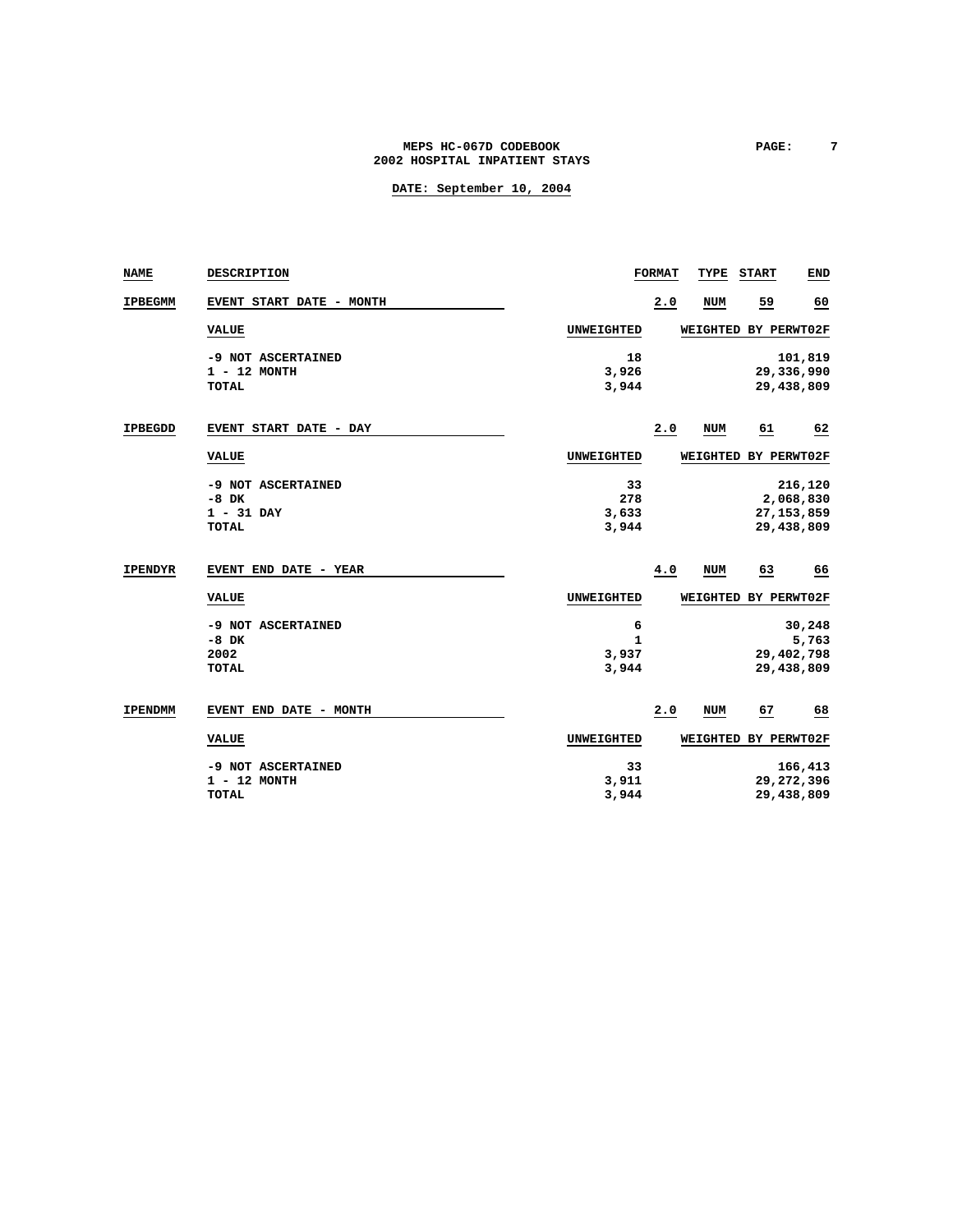### **MEPS HC-067D CODEBOOK PAGE: 8 2002 HOSPITAL INPATIENT STAYS**

| <b>NAME</b>     | <b>DESCRIPTION</b>                       |                   | <b>FORMAT</b> | TYPE | <b>START</b>         | END          |
|-----------------|------------------------------------------|-------------------|---------------|------|----------------------|--------------|
| <b>IPENDDD</b>  | EVENT END DATE - DAY                     |                   | 2.0           | NUM  | 69                   | 70           |
|                 | <b>VALUE</b>                             | <b>UNWEIGHTED</b> |               |      | WEIGHTED BY PERWT02F |              |
|                 | -9 NOT ASCERTAINED                       | 41                |               |      |                      | 242,989      |
|                 | $-8$ DK                                  | 277               |               |      |                      | 2,059,963    |
|                 | $1 - 31$ DAY                             | 3,626             |               |      |                      | 27, 135, 857 |
|                 | <b>TOTAL</b>                             | 3,944             |               |      |                      | 29,438,809   |
| <b>NUMNIGHX</b> | # OF NIGHTS IN HOSPITAL - EDITED/IMPUTED |                   | 3.0           | NUM  | <u>71</u>            | <u>73</u>    |
|                 | <b>VALUE</b>                             | UNWEIGHTED        |               |      | WEIGHTED BY PERWT02F |              |
|                 | 0 NUMBER OF NIGHTS                       | 145               |               |      |                      | 1,153,533    |
|                 | 1 - 393 NUMBER OF NIGHTS                 | 3,799             |               |      |                      | 28, 285, 276 |
|                 | <b>TOTAL</b>                             | 3,944             |               |      |                      | 29,438,809   |
|                 |                                          |                   |               |      |                      |              |
| <b>NUMNIGHT</b> | NUMBER OF NIGHTS STAYED AT PROVIDER      |                   | 3.0           | NUM  | 74                   | 76           |
|                 | <b>VALUE</b>                             | UNWEIGHTED        |               |      | WEIGHTED BY PERWT02F |              |
|                 | -9 NOT ASCERTAINED                       | 26                |               |      |                      | 153,848      |
|                 | $-8$ DK                                  | 59                |               |      |                      | 459,679      |
|                 | -1 INAPPLICABLE                          | 3,605             |               |      |                      | 26,987,708   |
|                 | 1 - 270 NUMBER OF NIGHTS                 | 254               |               |      |                      | 1,837,574    |
|                 | <b>TOTAL</b>                             | 3,944             |               |      |                      | 29,438,809   |
| <b>EMERROOM</b> | DID STAY BEGIN WITH EMERGENCY ROOM VISIT |                   | 2.0           | NUM  | 77                   | 78           |
|                 | <b>VALUE</b>                             | <b>UNWEIGHTED</b> |               |      | WEIGHTED BY PERWT02F |              |
|                 | -9 NOT ASCERTAINED                       | 50                |               |      |                      | 313,714      |
|                 | $-8$ DK                                  | 17                |               |      |                      | 140,681      |
|                 | -7 REFUSED                               | 1                 |               |      |                      | 18,425       |
|                 | 1 YES                                    | 1,690             |               |      |                      | 12,657,395   |
|                 | 2 NO                                     | 2,186             |               |      |                      | 16,308,594   |
|                 | <b>TOTAL</b>                             | 3,944             |               |      |                      | 29,438,809   |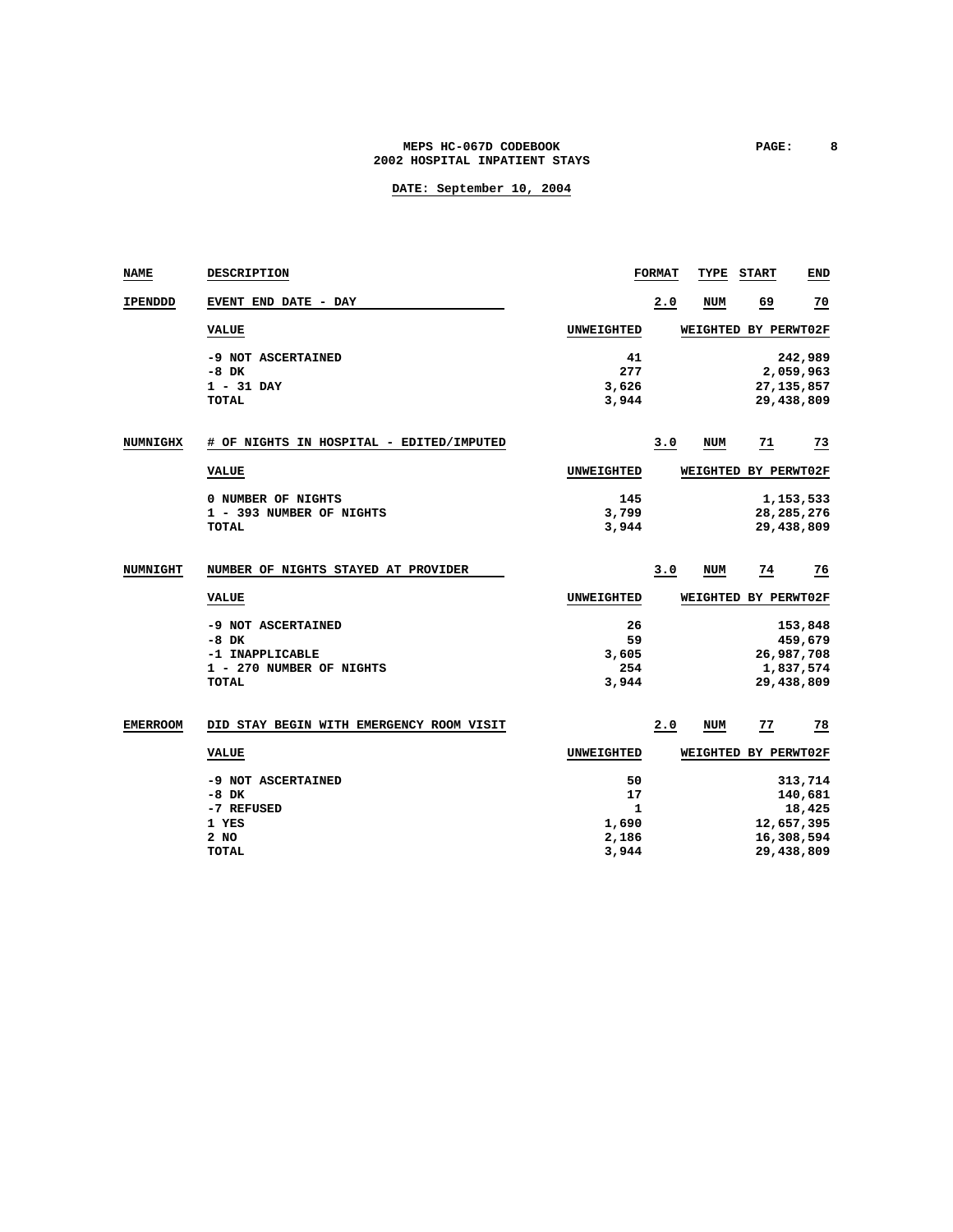### **MEPS HC-067D CODEBOOK PAGE: 9 2002 HOSPITAL INPATIENT STAYS**

| NAME            | DESCRIPTION                           |                   | <b>FORMAT</b> | TYPE       | <b>START</b>         | END        |
|-----------------|---------------------------------------|-------------------|---------------|------------|----------------------|------------|
| <b>SPECCOND</b> | HOSPITAL STAY RELATED TO CONDITION    |                   | 2.0           | <b>NUM</b> | 79                   | 80         |
|                 | <b>VALUE</b>                          | <b>UNWEIGHTED</b> |               |            | WEIGHTED BY PERWT02F |            |
|                 | -9 NOT ASCERTAINED                    | 23                |               |            |                      | 156,636    |
|                 | $-8$ DK                               | 7                 |               |            |                      | 53,894     |
|                 | -7 REFUSED                            | $\mathbf{1}$      |               |            |                      | 18,425     |
|                 | 1 YES                                 | 3,802             |               |            |                      | 28,366,956 |
|                 | 2 NO                                  | 111               |               |            |                      | 842,897    |
|                 | <b>TOTAL</b>                          | 3,944             |               |            |                      | 29,438,809 |
| <b>RSNINHOS</b> | REASON ENTERED HOSPITAL               |                   | 2.0           | NUM        | 81                   | 82         |
|                 | <b>VALUE</b>                          | UNWEIGHTED        |               |            | WEIGHTED BY PERWT02F |            |
|                 | -9 NOT ASCERTAINED                    | 24                |               |            |                      | 175,845    |
|                 | $-8$ DK                               | 10                |               |            |                      | 77,710     |
|                 | -7 REFUSED                            | 1                 |               |            |                      | 18,425     |
|                 | 1 OPERATION OR SURGICAL PROCEDURE     | 1,262             |               |            |                      | 10,168,238 |
|                 | 2 TREATMENT/THERAPY                   | 1,558             |               |            |                      | 11,454,992 |
|                 | 3 DIAGNOSTIC TESTS ONLY               | 369               |               |            |                      | 2,896,353  |
|                 | 4 GIVE BIRTH TO A BABY (MOTHER)       | 507               |               |            |                      | 3,256,409  |
|                 | 5 TO BE BORN (BABY)                   | 38                |               |            |                      | 247,695    |
|                 | 91 OTHER (SPECIFY)                    | 175               |               |            |                      | 1,143,143  |
|                 | <b>TOTAL</b>                          | 3,944             |               |            |                      | 29,438,809 |
| <b>ANYOPER</b>  | ANY OPERATIONS OR SURGERIES PERFORMED |                   | 2.0           | NUM        | 83                   | 84         |
|                 | <b>VALUE</b>                          | <b>UNWEIGHTED</b> |               |            | WEIGHTED BY PERWT02F |            |
|                 | -9 NOT ASCERTAINED                    | 42                |               |            |                      | 258,604    |
|                 | $-8$ DK                               | 10                |               |            |                      | 65,088     |
|                 | -7 REFUSED                            | 1                 |               |            |                      | 18,425     |
|                 | 1 YES                                 | 1,608             |               |            |                      | 12,608,618 |
|                 | 2 NO                                  | 2,283             |               |            |                      | 16,488,074 |
|                 | <b>TOTAL</b>                          | 3,944             |               |            |                      | 29,438,809 |
|                 |                                       |                   |               |            |                      |            |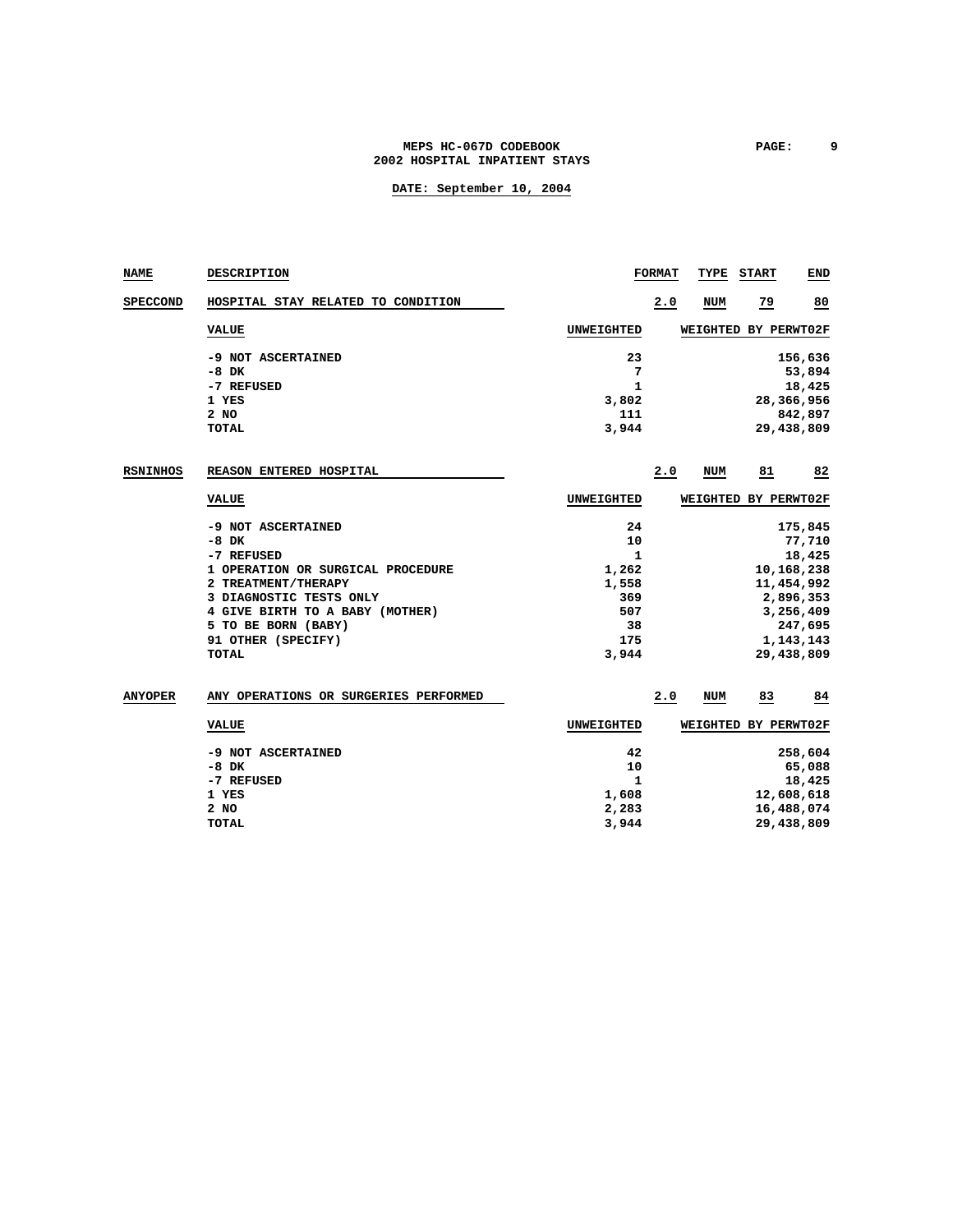#### MEPS HC-067D CODEBOOK **PAGE:** 10 **2002 HOSPITAL INPATIENT STAYS**

| <b>NAME</b>    | DESCRIPTION                     |             | <b>FORMAT</b> | TYPE        | <b>START</b>         | <b>END</b>            |
|----------------|---------------------------------|-------------|---------------|-------------|----------------------|-----------------------|
| <b>VAPLACE</b> | VA FACILITY FLAG                |             | 1.0           | <b>NUM</b>  | 85                   | 85                    |
|                | <b>VALUE</b>                    | UNWEIGHTED  |               |             | WEIGHTED BY PERWT02F |                       |
|                | $0$ NO<br>1 YES                 | 3,881<br>63 |               |             |                      | 28,965,626<br>473,183 |
|                | <b>TOTAL</b>                    | 3,944       |               |             |                      | 29,438,809            |
| IPICD1X        | 3-DIGIT ICD-9-CM CONDITION CODE |             | 3.0           | <b>CHAR</b> | 86                   | 88                    |
|                | <b>VALUE</b>                    | UNWEIGHTED  |               | WEIGHTED    | BY PERWT02F          |                       |
|                | -1 INAPPLICABLE                 | 360         |               |             |                      | 2,738,614             |
|                | -9 NOT ASCERTAINED              | 26          |               |             |                      | 131,276               |
|                | $001 - 139$                     | 104         |               |             |                      | 689,269               |
|                | $140 - 239$                     | 219         |               |             |                      | 1,844,610             |
|                | $240 - 279$                     | 149         |               |             |                      | 1,050,294             |
|                | $280 - 289$                     | 43          |               |             |                      | 356,012               |
|                | $290 - 319$                     | 132         |               |             |                      | 1,144,172             |
|                | $320 - 389$                     | 77          |               |             |                      | 616,618               |
|                | $390 - 459$                     | 590         |               |             |                      | 4,408,577             |
|                | $460 - 519$                     | 303         |               |             |                      | 2,194,260             |
|                | $520 - 579$                     | 328         |               |             |                      | 2,667,397             |
|                | $580 - 629$                     | 189         |               |             |                      | 1,322,877             |
|                | $630 - 677$                     | 59          |               |             |                      | 362,447               |
|                | $680 - 709$                     | 57          |               |             |                      | 417,439               |
|                | $710 - 739$                     | 184         |               |             |                      | 1,442,840             |
|                | $740 - 759$                     | 23          |               |             |                      | 201,604               |
|                | $760 - 779$                     | 13          |               |             |                      | 79,087                |
|                | 780 - 799                       | 269         |               |             |                      | 2,054,531             |
|                | $800 - 999$                     | 274         |               |             |                      | 2,228,910             |
|                | $V00 - V99$                     | 545         |               |             |                      | 3,487,976             |
|                | <b>TOTAL</b>                    | 3,944       |               |             |                      | 29,438,809            |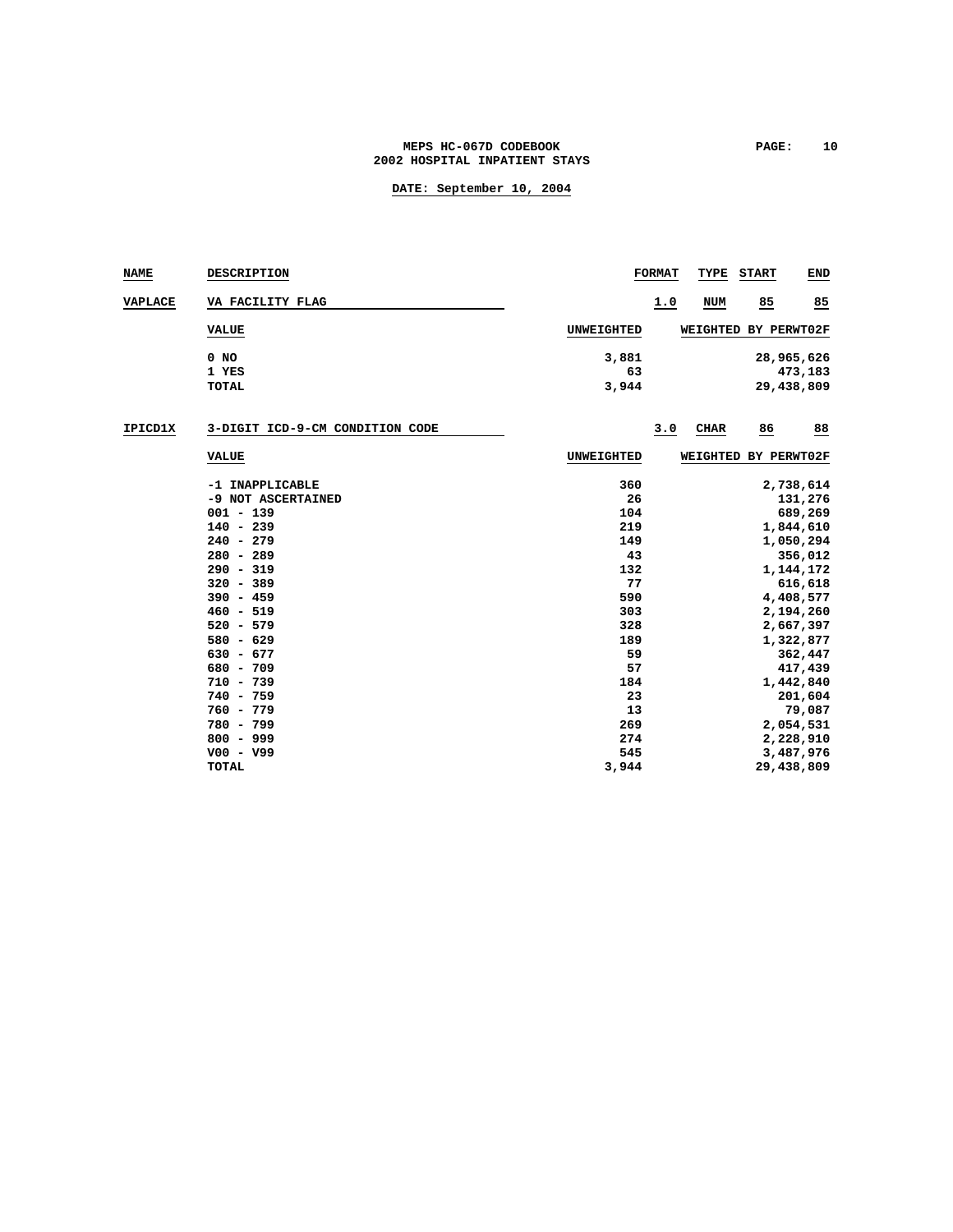### **MEPS HC-067D CODEBOOK PAGE: 11 2002 HOSPITAL INPATIENT STAYS**

| <b>NAME</b> | <b>DESCRIPTION</b>              |            | <b>FORMAT</b> | TYPE        | <b>START</b>         | <b>END</b>      |
|-------------|---------------------------------|------------|---------------|-------------|----------------------|-----------------|
| IPICD2X     | 3-DIGIT ICD-9-CM CONDITION CODE |            | 3.0           | <b>CHAR</b> | 89                   | $\overline{21}$ |
|             | <b>VALUE</b>                    | UNWEIGHTED |               |             | WEIGHTED BY PERWT02F |                 |
|             | -1 INAPPLICABLE                 | 3,328      |               |             |                      | 24,974,511      |
|             | -9 NOT ASCERTAINED              | 4          |               |             |                      | 37,967          |
|             | $001 - 139$                     | 18         |               |             |                      | 136,631         |
|             | $140 - 239$                     | 25         |               |             |                      | 169,926         |
|             | $240 - 279$                     | 42         |               |             |                      | 259,176         |
|             | $280 - 289$                     | 9          |               |             |                      | 69,549          |
|             | $290 - 319$                     | 35         |               |             |                      | 341,137         |
|             | $320 - 389$                     | 16         |               |             |                      | 101,231         |
|             | $390 - 459$                     | 116        |               |             |                      | 772,313         |
|             | $460 - 519$                     | 68         |               |             |                      | 512,348         |
|             | $520 - 579$                     | 43         |               |             |                      | 279,372         |
|             | $580 - 629$                     | 41         |               |             |                      | 264,777         |
|             | $630 - 677$                     | 10         |               |             |                      | 85,465          |
|             | $680 - 709$                     | 6          |               |             |                      | 34,751          |
|             | $710 - 739$                     | 26         |               |             |                      | 197,452         |
|             | $760 - 779$                     | 1          |               |             |                      | 7,235           |
|             | 780 - 799                       | 85         |               |             |                      | 675,810         |
|             | $800 - 999$                     | 49         |               |             |                      | 377,254         |
|             | $V00 - V99$                     | 22         |               |             |                      | 141,905         |
|             | <b>TOTAL</b>                    | 3,944      |               |             |                      | 29,438,809      |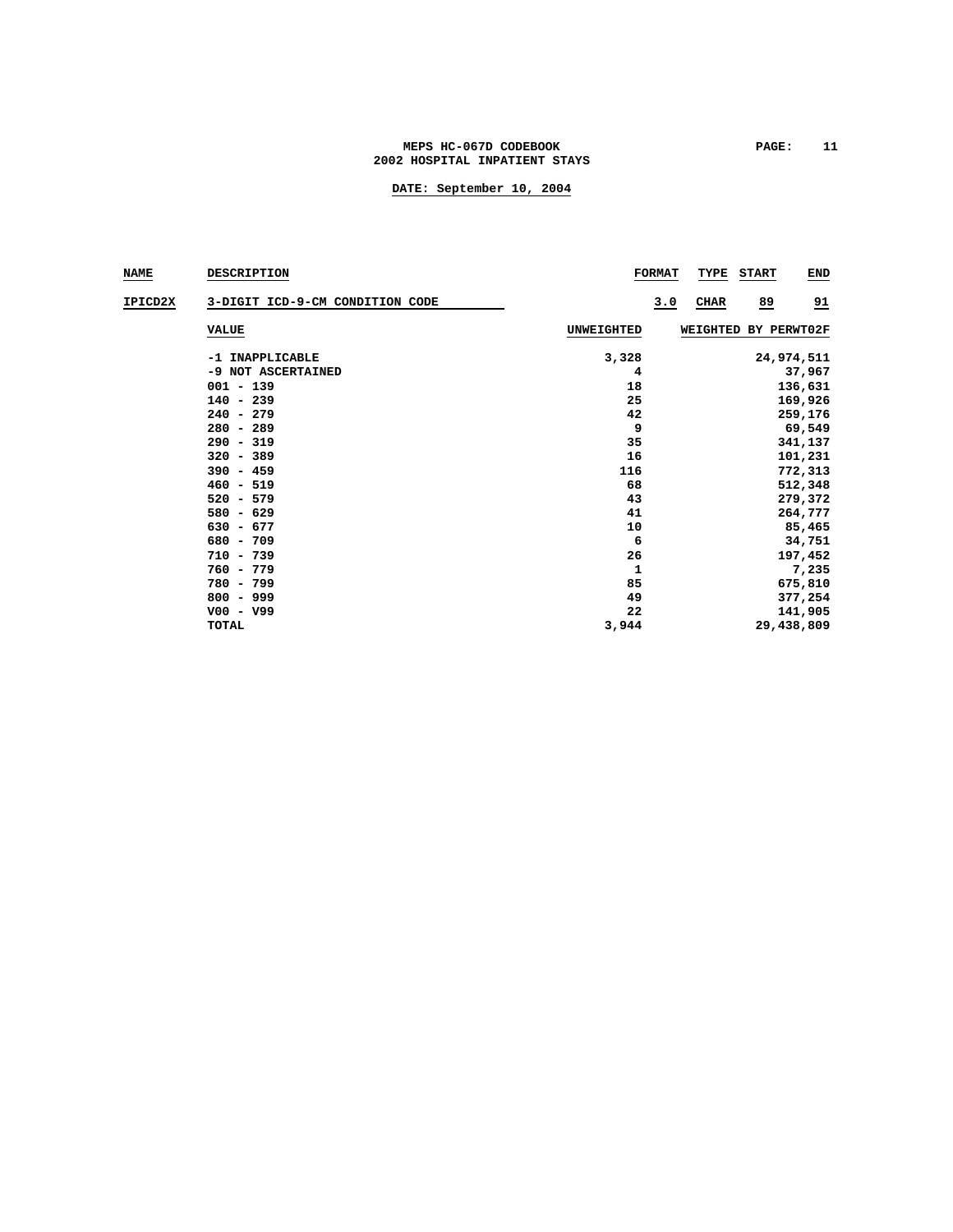### MEPS HC-067D CODEBOOK PAGE: 12 **2002 HOSPITAL INPATIENT STAYS**

| <b>NAME</b> | <b>DESCRIPTION</b>              |                         | <b>FORMAT</b> | <b>TYPE</b>          | <b>START</b>   | <b>END</b> |
|-------------|---------------------------------|-------------------------|---------------|----------------------|----------------|------------|
| IPICD3X     | 3-DIGIT ICD-9-CM CONDITION CODE |                         | 3.0           | <b>CIIAR</b>         | $\overline{2}$ | 94         |
|             | <b>VALUE</b>                    | <b>UNWEIGHTED</b>       |               | WEIGHTED BY PERWT02F |                |            |
|             | -1 INAPPLICABLE                 | 3,746                   |               |                      |                | 28,019,552 |
|             | -9 NOT ASCERTAINED              | 1                       |               |                      |                | 13,310     |
|             | $001 - 139$                     | 5                       |               |                      |                | 36,773     |
|             | $140 - 239$                     | $\overline{\mathbf{2}}$ |               |                      |                | 16,374     |
|             | $240 - 279$                     | 18                      |               |                      |                | 81,081     |
|             | $280 - 289$                     | 2                       |               |                      |                | 6,134      |
|             | $290 - 319$                     | 9                       |               |                      |                | 40,007     |
|             | $320 - 389$                     | 6                       |               |                      |                | 48,401     |
|             | $390 - 459$                     | 32                      |               |                      |                | 256,678    |
|             | $460 - 519$                     | 23                      |               |                      |                | 148,854    |
|             | $520 - 579$                     | 14                      |               |                      |                | 103,937    |
|             | $580 - 629$                     | 12                      |               |                      |                | 127,066    |
|             | $680 - 709$                     | 5                       |               |                      |                | 46,534     |
|             | $710 - 739$                     | 9                       |               |                      |                | 50,376     |
|             | $760 - 779$                     | $\mathbf{1}$            |               |                      |                | 12,203     |
|             | $780 - 799$                     | 34                      |               |                      |                | 202,768    |
|             | $800 - 999$                     | 20                      |               |                      |                | 198,628    |
|             | $V00 - V99$                     | 5                       |               |                      |                | 30,133     |
|             | <b>TOTAL</b>                    | 3,944                   |               |                      |                | 29,438,809 |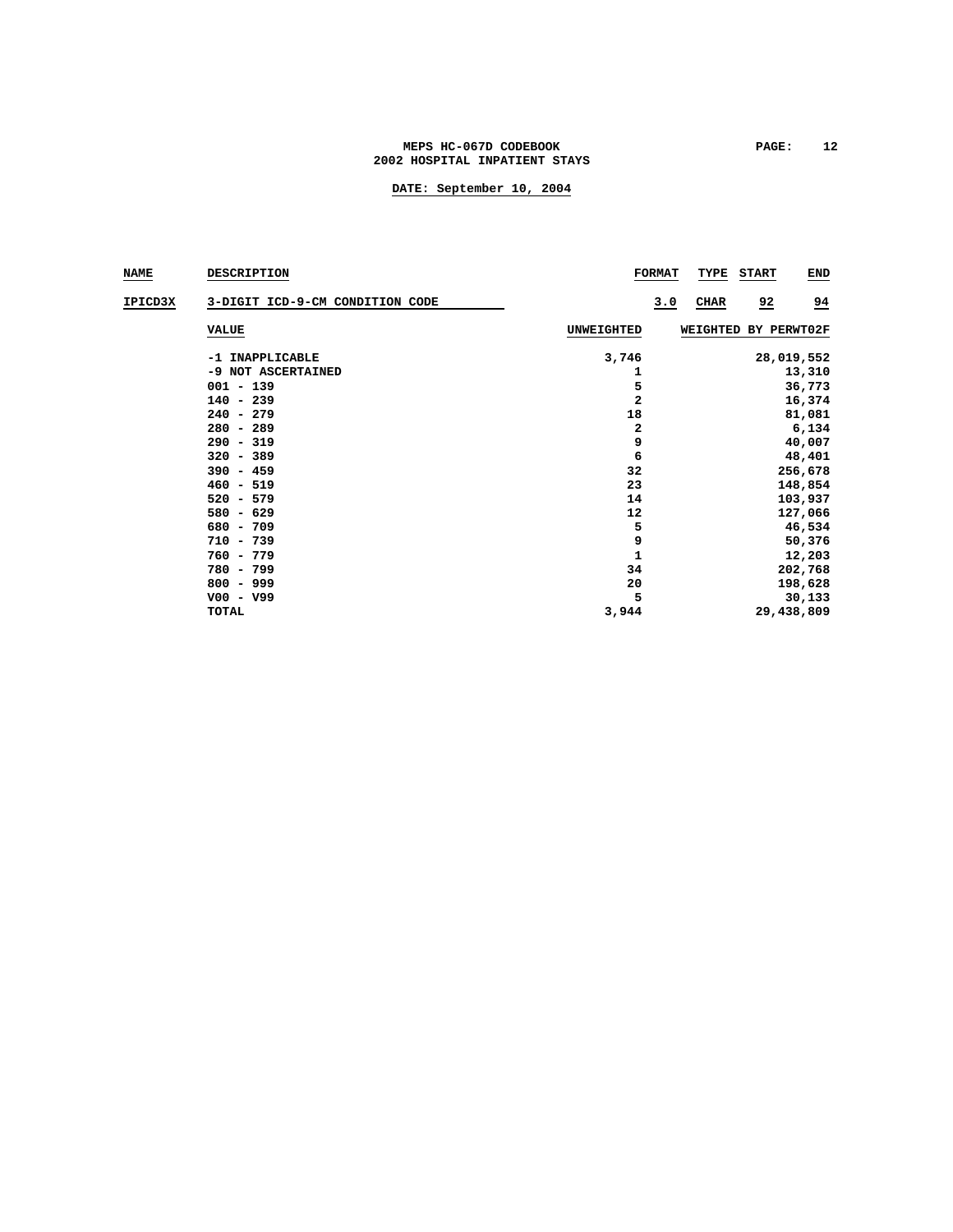### MEPS HC-067D CODEBOOK PAGE: 13 **2002 HOSPITAL INPATIENT STAYS**

| <b>NAME</b>    | <b>DESCRIPTION</b>              |            | <b>FORMAT</b> | TYPE                 | START          | END                  |  |  |  |  |
|----------------|---------------------------------|------------|---------------|----------------------|----------------|----------------------|--|--|--|--|
| IPICD4X        | 3-DIGIT ICD-9-CM CONDITION CODE |            | 3.0           | CHAR                 | $\frac{95}{1}$ | 27                   |  |  |  |  |
|                | <b>VALUE</b>                    | UNWEIGHTED |               | WEIGHTED BY PERWT02F |                |                      |  |  |  |  |
|                | -1 INAPPLICABLE                 | 3,873      |               |                      |                | 28,940,432           |  |  |  |  |
|                | -9 NOT ASCERTAINED              | 1          |               | 8,519                |                |                      |  |  |  |  |
|                | $001 - 139$                     | 5          |               | 62,238               |                |                      |  |  |  |  |
|                | $240 - 279$                     | 9          |               | 33,732               |                |                      |  |  |  |  |
|                | $290 - 319$                     | 1          |               |                      |                | 3,748                |  |  |  |  |
|                | $320 - 389$                     | 4          |               |                      |                | 32,874               |  |  |  |  |
|                | $390 - 459$                     | 6          |               |                      |                | 50,422               |  |  |  |  |
|                | $460 - 519$                     | 8          |               |                      |                | 47,830               |  |  |  |  |
|                | $520 - 579$                     | 5          |               |                      |                | 37,147               |  |  |  |  |
|                | $580 - 629$                     | 4          |               |                      |                | 19,703               |  |  |  |  |
|                | $680 - 709$                     | 2          |               |                      |                | 21,593               |  |  |  |  |
|                | $710 - 739$                     | 3          |               |                      |                | 16,759               |  |  |  |  |
|                | 780 - 799                       | 17         |               |                      |                | 103,610              |  |  |  |  |
|                | $800 - 999$                     | з          |               |                      |                | 34,756               |  |  |  |  |
|                |                                 | 3          |               |                      |                |                      |  |  |  |  |
|                | $V00 - V99$<br>TOTAL            | 3,944      |               |                      |                | 25,447<br>29,438,809 |  |  |  |  |
|                |                                 |            |               |                      |                |                      |  |  |  |  |
| <b>IPPRO1X</b> | 2-DIGIT ICD-9-CM PROCEDURE CODE |            | 2.0           | <b>CHAR</b>          | 98             | <u>وو</u>            |  |  |  |  |
|                | <b>VALUE</b>                    | UNWEIGHTED |               | WEIGHTED BY PERWT02F |                |                      |  |  |  |  |
|                | -1 INAPPLICABLE                 | 3,570      |               |                      |                | 26,506,481           |  |  |  |  |
|                | $01 - 05$                       | 4          |               |                      |                | 26,314               |  |  |  |  |
|                | $06 - 07$                       | 8          |               |                      |                | 67,676               |  |  |  |  |
|                | $08 - 16$                       | 3          |               |                      |                | 9,537                |  |  |  |  |
|                | $18 - 20$                       | 4          |               |                      |                | 11,694               |  |  |  |  |
|                | $21 - 29$                       | 11         |               |                      |                | 86,912               |  |  |  |  |
|                | $30 - 34$                       | 1          |               |                      |                | 6,782                |  |  |  |  |
|                | $35 - 39$                       | 65         |               |                      |                | 525,092              |  |  |  |  |
|                | $40 - 41$                       | 1          |               |                      |                | 5,219                |  |  |  |  |
|                | $42 - 54$                       | 86         |               |                      |                | 651,211              |  |  |  |  |
|                | $55 - 59$                       | 16         |               | 131,647              |                |                      |  |  |  |  |
|                | $60 - 64$                       | 4          |               |                      |                | 31,609               |  |  |  |  |
|                | $65 - 71$                       | 48         |               |                      |                |                      |  |  |  |  |
|                |                                 |            |               |                      |                | 349,339<br>74,075    |  |  |  |  |
|                | $72 - 75$                       | 9          |               |                      |                |                      |  |  |  |  |
|                | $76 - 84$                       | 89         |               |                      |                | 754,028              |  |  |  |  |
|                | $85 - 86$                       | 17         |               |                      |                | 148,231              |  |  |  |  |
|                | $87 - 99$                       | 8          |               |                      |                | 52,962               |  |  |  |  |
|                | <b>TOTAL</b>                    | 3,944      |               |                      |                | 29,438,809           |  |  |  |  |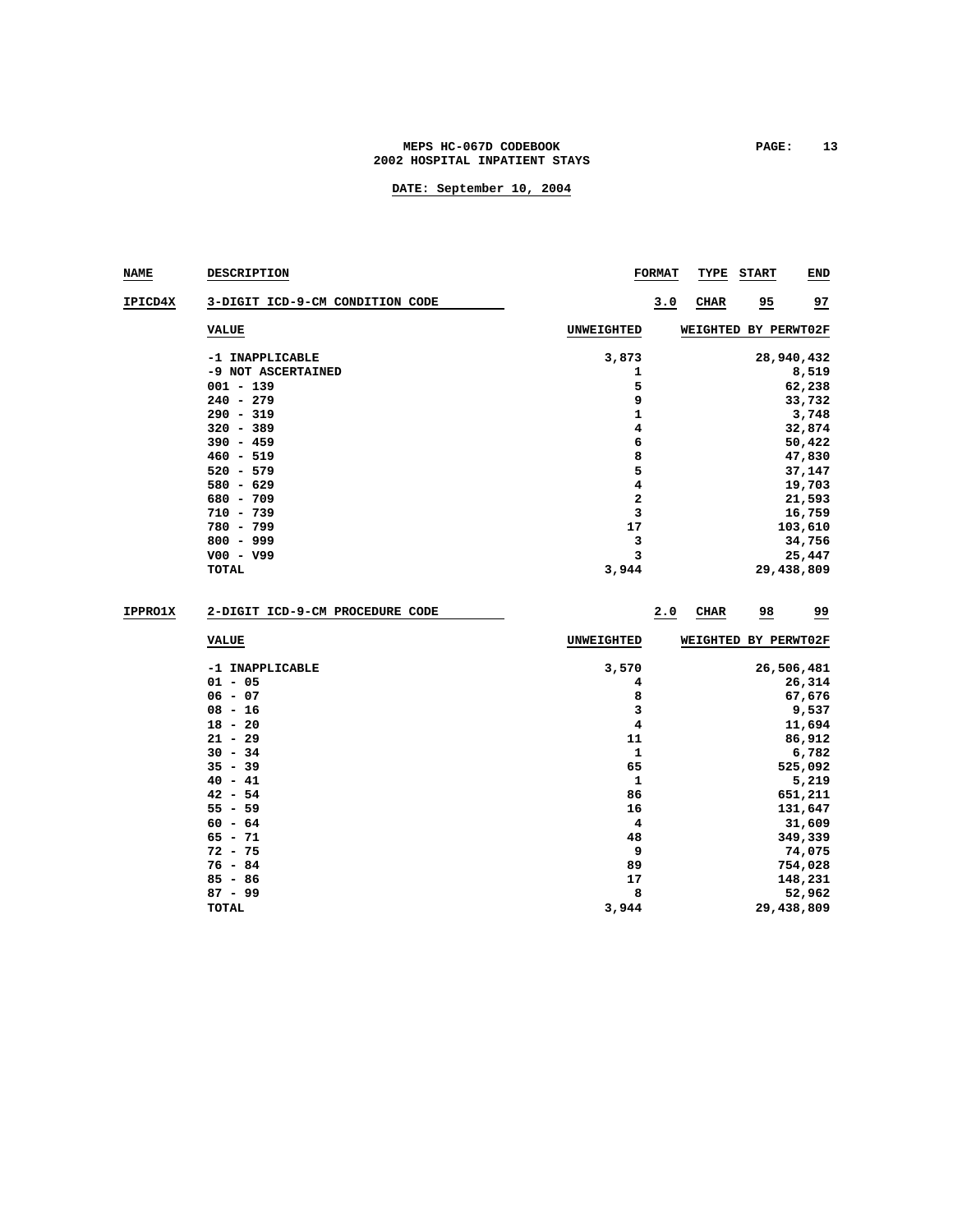### MEPS HC-067D CODEBOOK **PAGE:** 14 **2002 HOSPITAL INPATIENT STAYS**

| <b>NAME</b>    | <b>DESCRIPTION</b>                    |                   | <b>FORMAT</b> | TYPE            | <b>START</b>         | END        |
|----------------|---------------------------------------|-------------------|---------------|-----------------|----------------------|------------|
| <b>IPPRO2X</b> | 2-DIGIT ICD-9-CM PROCEDURE CODE       |                   | 2.0           | <b>CHAR</b>     | 100                  | 101        |
|                | <b>VALUE</b>                          | <b>UNWEIGHTED</b> |               | WEIGHTED        | BY PERWT02F          |            |
|                | -1 INAPPLICABLE                       | 3,937             |               |                 |                      | 29,403,942 |
|                | $21 - 29$                             | 1                 |               |                 |                      | 11,517     |
|                | $35 - 39$                             | 1                 |               |                 |                      | 3,329      |
|                | $65 - 71$                             | 3                 |               |                 |                      | 6,222      |
|                | $76 - 84$                             | $\mathbf{z}$      |               |                 |                      | 13,799     |
|                | <b>TOTAL</b>                          | 3,944             |               |                 |                      | 29,438,809 |
| <b>IPCCC1X</b> | MODIFIED CLINICAL CLASSIFICATION CODE |                   | 3.0           | CHAR            | 102                  | 104        |
|                | <b>VALUE</b>                          | <b>UNWEIGHTED</b> |               | <b>WEIGHTED</b> | BY PERWT02F          |            |
|                | -1 INAPPLICABLE                       | 360               |               |                 |                      | 2,738,614  |
|                | -9 NOT ASCERTAINED                    | 26                |               |                 |                      | 131,276    |
|                | $001 - 260$                           | 3,558             |               |                 |                      | 26,568,918 |
|                | <b>TOTAL</b>                          | 3,944             |               |                 |                      | 29,438,809 |
|                |                                       |                   |               |                 |                      |            |
| IPCCC2X        | MODIFIED CLINICAL CLASSIFICATION CODE |                   | 3.0           | CHAR            | 105                  | 107        |
|                | <b>VALUE</b>                          | <b>UNWEIGHTED</b> |               | WEIGHTED        | BY PERWT02F          |            |
|                | -1 INAPPLICABLE                       | 3,328             |               |                 |                      | 24,974,511 |
|                | -9 NOT ASCERTAINED                    | 4                 |               |                 |                      | 37,967     |
|                | $001 - 260$                           | 612               |               |                 |                      | 4,426,331  |
|                | <b>TOTAL</b>                          | 3,944             |               |                 |                      | 29,438,809 |
|                |                                       |                   |               |                 |                      |            |
| <b>IPCCC3X</b> | MODIFIED CLINICAL CLASSIFICATION CODE |                   | 3.0           | CIIAR           | 108                  | 110        |
|                | <b>VALUE</b>                          | <b>UNWEIGHTED</b> |               |                 | WEIGHTED BY PERWT02F |            |
|                | -1 INAPPLICABLE                       | 3,746             |               |                 |                      | 28,019,552 |
|                | -9 NOT ASCERTAINED                    | 1                 |               |                 |                      | 13,310     |
|                | $001 - 260$                           | 197               |               |                 |                      | 1,405,947  |
|                | TOTAL                                 | 3,944             |               |                 |                      | 29,438,809 |
|                |                                       |                   |               |                 |                      |            |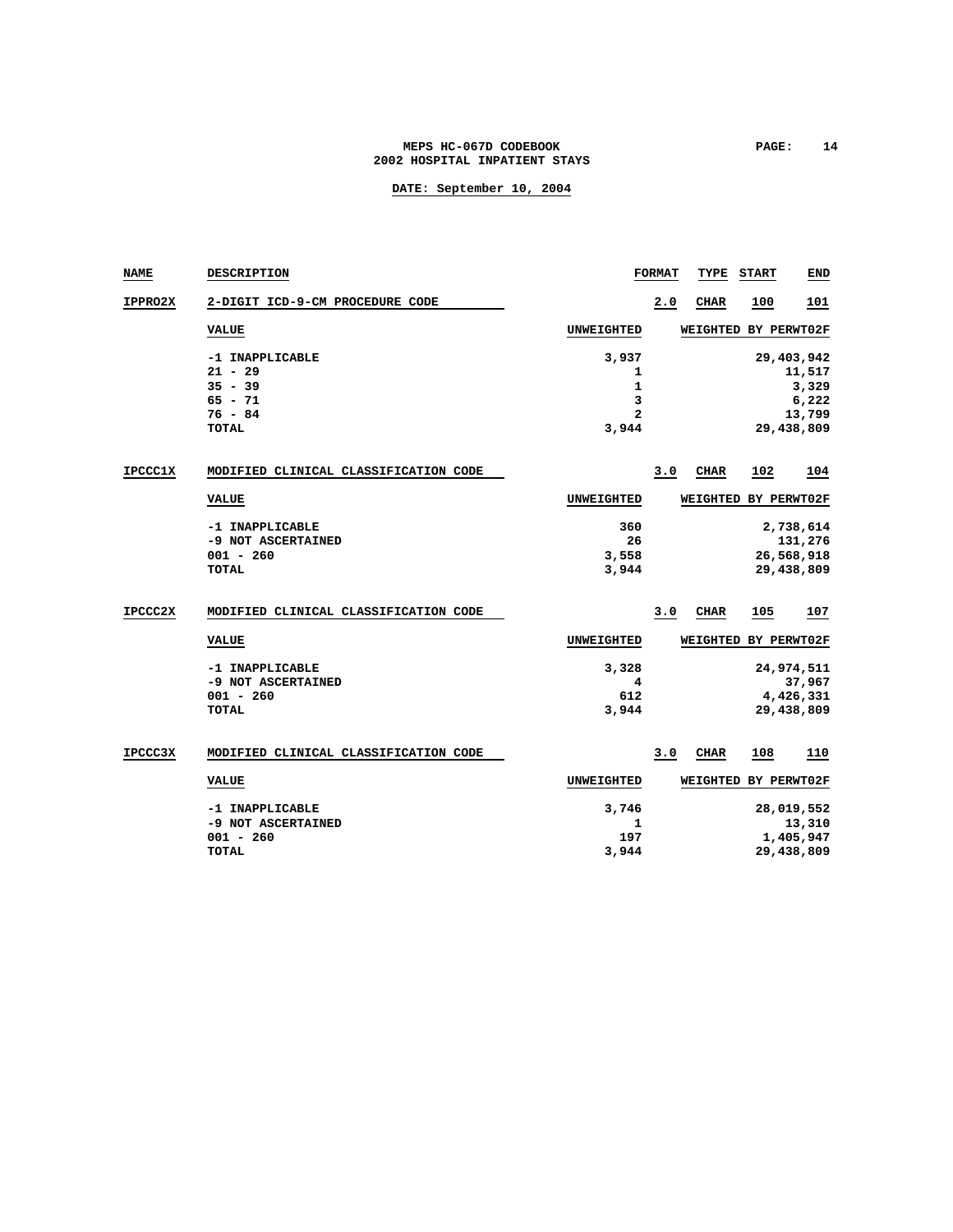### **MEPS HC-067D CODEBOOK PAGE: 15 2002 HOSPITAL INPATIENT STAYS**

| <b>NAME</b>     | DESCRIPTION                           |                   | <b>FORMAT</b> | TYPE                 | <b>START</b> | END                   |
|-----------------|---------------------------------------|-------------------|---------------|----------------------|--------------|-----------------------|
| <b>IPCCC4X</b>  | MODIFIED CLINICAL CLASSIFICATION CODE |                   | 3.0           | CIIAR                | 111          | 113                   |
|                 | <b>VALUE</b>                          | UNWEIGHTED        |               | WEIGHTED BY PERWT02F |              |                       |
|                 | -1 INAPPLICABLE                       | 3,873             |               |                      |              | 28,940,432            |
|                 | -9 NOT ASCERTAINED                    | 1                 |               |                      |              | 8,519                 |
|                 | $001 - 260$<br><b>TOTAL</b>           | 70<br>3,944       |               |                      |              | 489,858<br>29,438,809 |
|                 |                                       |                   |               |                      |              |                       |
| <b>DSCHPMED</b> | MEDICINES PRESCRIBED AT DISCHARGE     |                   | 2.0           | NUM                  | <u> 114</u>  | 115                   |
|                 | <b>VALUE</b>                          | UNWEIGHTED        |               | WEIGHTED BY PERWT02F |              |                       |
|                 | -9 NOT ASCERTAINED                    | 69                |               |                      |              | 463,057               |
|                 | $-8$ DK                               | 139               |               |                      |              | 1,181,363             |
|                 | -7 REFUSED                            | 2                 |               |                      |              | 24,270                |
|                 | 1 YES                                 | 1,800             |               |                      |              | 13, 317, 813          |
|                 | $2$ NO                                | 1,934             |               |                      |              | 14,452,306            |
|                 | <b>TOTAL</b>                          | 3,944             |               |                      |              | 29,438,809            |
| <b>FFIPTYPE</b> | FLAT FEE BUNDLE                       |                   | 2.0           | NUM                  | 116          | 117                   |
|                 | <b>VALUE</b>                          | <b>UNWEIGHTED</b> |               | <b>WEIGHTED</b>      |              | BY PERWT02F           |
|                 | -1 INAPPLICABLE                       | 3,931             |               |                      |              | 29,361,862            |
|                 | 1 FLAT FEE STEM                       | 5                 |               |                      |              | 34,885                |
|                 | 2 FLAT FEE LEAF                       | 8                 |               |                      |              | 42,061                |
|                 | <b>TOTAL</b>                          | 3,944             |               |                      |              | 29,438,809            |
| <b>FFBEF02</b>  | TOTAL # OF VISITS IN FF BEFORE 2002   |                   | 2.0           | NUM                  | 118          | 119                   |
|                 | <b>VALUE</b>                          | <b>UNWEIGHTED</b> |               | WEIGHTED BY PERWT02F |              |                       |
|                 | -9 NOT ASCERTAINED                    | 3                 |               |                      |              | 20,629                |
|                 | -1 INAPPLICABLE                       | 3,931             |               |                      |              | 29, 361, 862          |
|                 | 0                                     | 9                 |               |                      |              | 49,562                |
|                 | $\mathbf{z}$                          | $\mathbf{1}$      |               |                      |              | 6,756                 |
|                 | <b>TOTAL</b>                          | 3,944             |               |                      |              | 29,438,809            |
|                 |                                       |                   |               |                      |              |                       |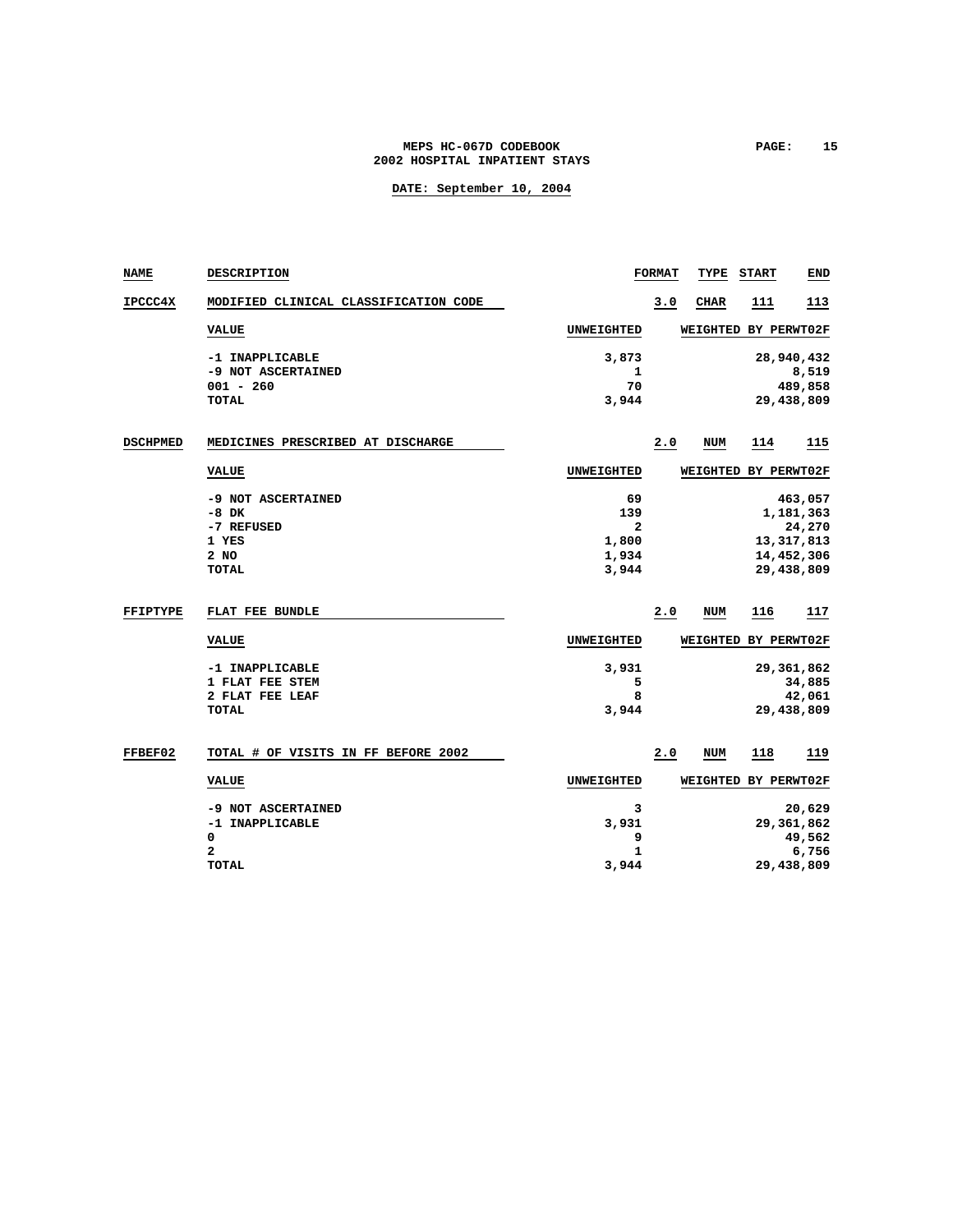### **MEPS HC-067D CODEBOOK PAGE: 16 2002 HOSPITAL INPATIENT STAYS**

| NAME     | <b>DESCRIPTION</b>                                                                                                               |                                            | <b>FORMAT</b> | TYPE                 | <b>START</b> | <b>END</b>                                                                   |
|----------|----------------------------------------------------------------------------------------------------------------------------------|--------------------------------------------|---------------|----------------------|--------------|------------------------------------------------------------------------------|
| IPXP02X  | TOT EXP FOR EVENT (IPFXP02X+IPDXP02X)                                                                                            |                                            | 9.2           | <b>NUM</b>           | 120          | 128                                                                          |
|          | <b>VALUE</b>                                                                                                                     | UNWEIGHTED                                 |               | WEIGHTED BY PERWT02F |              |                                                                              |
|          | 0<br>$$6.15 - $2,677.97$<br>$$2,677.98 - $4,825.72$<br>$$4,825.73 - $8,626.57$<br>$$8,626.58 - $401,894.03$<br><b>TOTAL</b>      | 55<br>973<br>972<br>972<br>972<br>3,944    |               |                      |              | 397,330<br>6,700,781<br>7,125,628<br>7,520,850<br>7,694,220<br>29,438,809    |
| IPTC02X  | TOTAL CHG FOR EVENT (IPFTC02X+IPDTC02X)                                                                                          |                                            | 9.2           | NUM                  | 129          | 137                                                                          |
|          | <b>VALUE</b>                                                                                                                     | UNWEIGHTED                                 |               | WEIGHTED             |              | BY PERWT02F                                                                  |
|          | 0<br>$$29.62 - $5,922.05$<br>$$5,922.06 - $11,353.37$<br>$$11,353.38 - $22,301.50$<br>$$22,301.51 - $963,040.40$<br><b>TOTAL</b> | 3<br>987<br>984<br>985<br>985<br>3,944     |               |                      |              | 15,967<br>7,147,287<br>7,383,326<br>7,411,838<br>7,480,392<br>29,438,809     |
| IPFSF02X | FACILITY AMT PD, FAMILY (IMPUTED)                                                                                                |                                            | 8.2           | NUM                  | 138          | 145                                                                          |
|          | <b>VALUE</b>                                                                                                                     | UNWEIGHTED                                 |               | WEIGHTED BY PERWT02F |              |                                                                              |
|          | 0<br>$$0.22 - $42.18$<br>$$42.19 - $182.00$<br>$$182.01 - $620.00$<br>$$620.01 - $29.542.00$<br><b>TOTAL</b>                     | 3,045<br>225<br>226<br>224<br>224<br>3,944 |               |                      |              | 21,912,366<br>1,796,628<br>1,950,601<br>1,972,496<br>1,806,718<br>29,438,809 |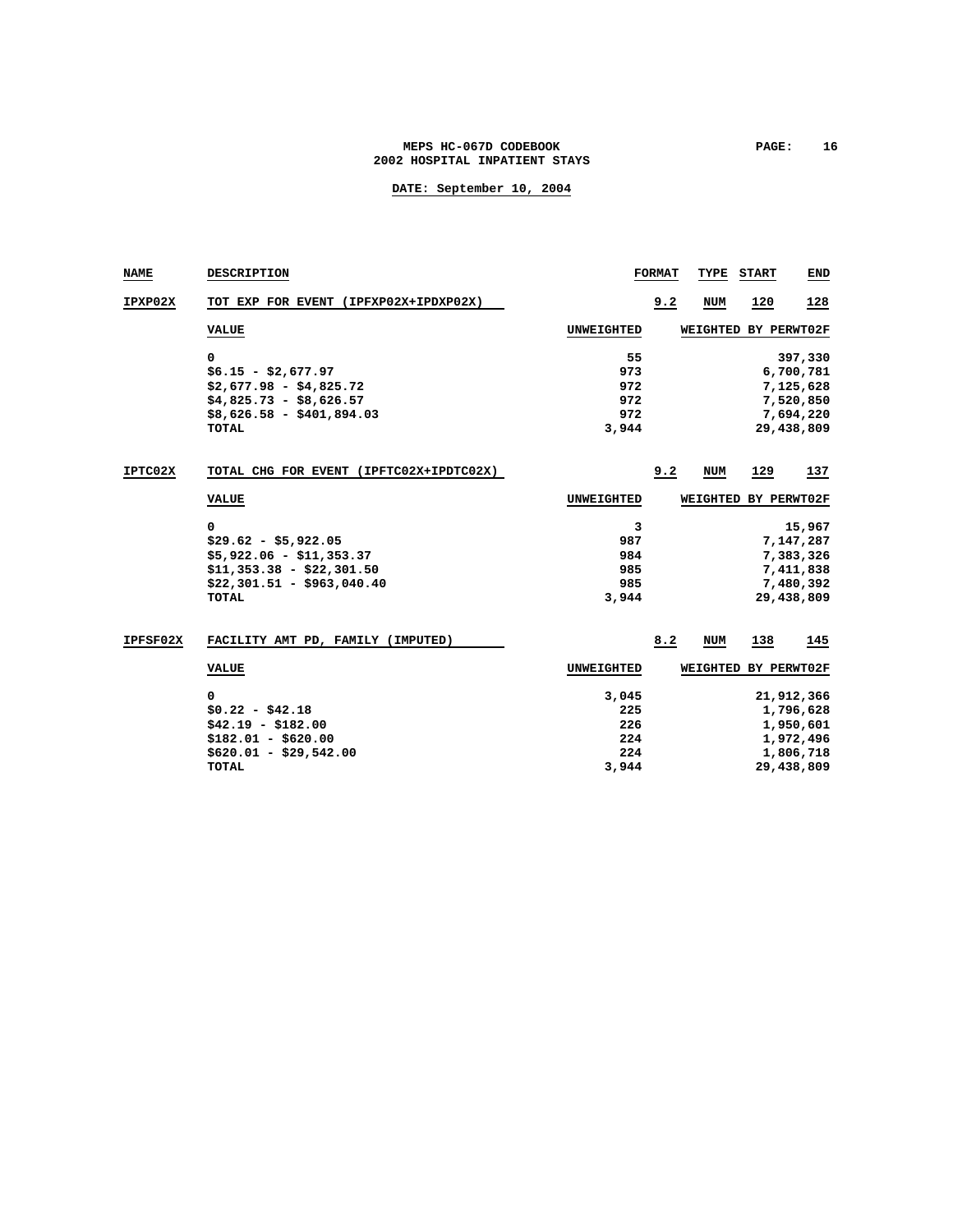### MEPS HC-067D CODEBOOK **PAGE:** 17 **2002 HOSPITAL INPATIENT STAYS**

| NAME     | <b>DESCRIPTION</b>                    |                   | <b>FORMAT</b> | TYPE       | <b>START</b> | END        |
|----------|---------------------------------------|-------------------|---------------|------------|--------------|------------|
| IPFMR02X | FACILITY AMT PD, MEDICARE (IMPUTED)   |                   | 9.2           | <b>NUM</b> | 146          | 154        |
|          | <b>VALUE</b>                          | UNWEIGHTED        |               | WEIGHTED   | BY PERWT02F  |            |
|          | 0                                     | 2,536             |               |            |              | 18,198,985 |
|          | $$8.00 - $2,802.25$                   | 352               |               |            |              | 2,829,134  |
|          | $$2,802.26 - $4,547.48$               | 352               |               |            |              | 2,763,731  |
|          | $$4,547.49 - $8,855.52$               | 352               |               |            |              | 2,800,088  |
|          | $$8,855.53 - $151,363.64$             | 352               |               |            |              | 2,846,871  |
|          | <b>TOTAL</b>                          | 3,944             |               |            |              | 29,438,809 |
| IPFMD02X | FACILITY AMT PD, MEDICAID (IMPUTED)   |                   | 9.2           | <b>NUM</b> | 155          | 163        |
|          | <b>VALUE</b>                          | UNWEIGHTED        |               | WEIGHTED   | BY PERWT02F  |            |
|          | 0                                     | 3,042             |               |            |              | 24,560,410 |
|          | $$0.05 - $812.00$                     | 226               |               |            |              | 1,246,877  |
|          | $$812.01 - $2,176.59$                 | 225               |               |            |              | 1,133,089  |
|          | $$2,176.60 - $4,078.95$               | 226               |               |            |              | 1,156,682  |
|          | $$4,078.96 - $380,464.79$             | 225               |               |            |              | 1,341,752  |
|          | <b>TOTAL</b>                          | 3,944             |               |            |              | 29,438,809 |
| IPFPV02X | FACILITY AMT PD, PRIV INSUR (IMPUTED) |                   | 9.2           | <b>NUM</b> | 164          | 172        |
|          | <b>VALUE</b>                          | <b>UNWEIGHTED</b> |               | WEIGHTED   | BY PERWT02F  |            |
|          | $\Omega$                              | 2,268             |               |            |              | 14,804,772 |
|          | $$1.06 - $826.93$                     | 424               |               |            |              | 4,011,175  |
|          | $$826.94 - $2,408.99$                 | 415               |               |            |              | 3,565,237  |
|          | $$2,409.00 - $5,197.11$               | 419               |               |            |              | 3,484,740  |
|          | $$5,197.12 - $244,307.09$             | 418               |               |            |              | 3,572,884  |
|          | <b>TOTAL</b>                          | 3,944             |               |            |              | 29,438,809 |
|          |                                       |                   |               |            |              |            |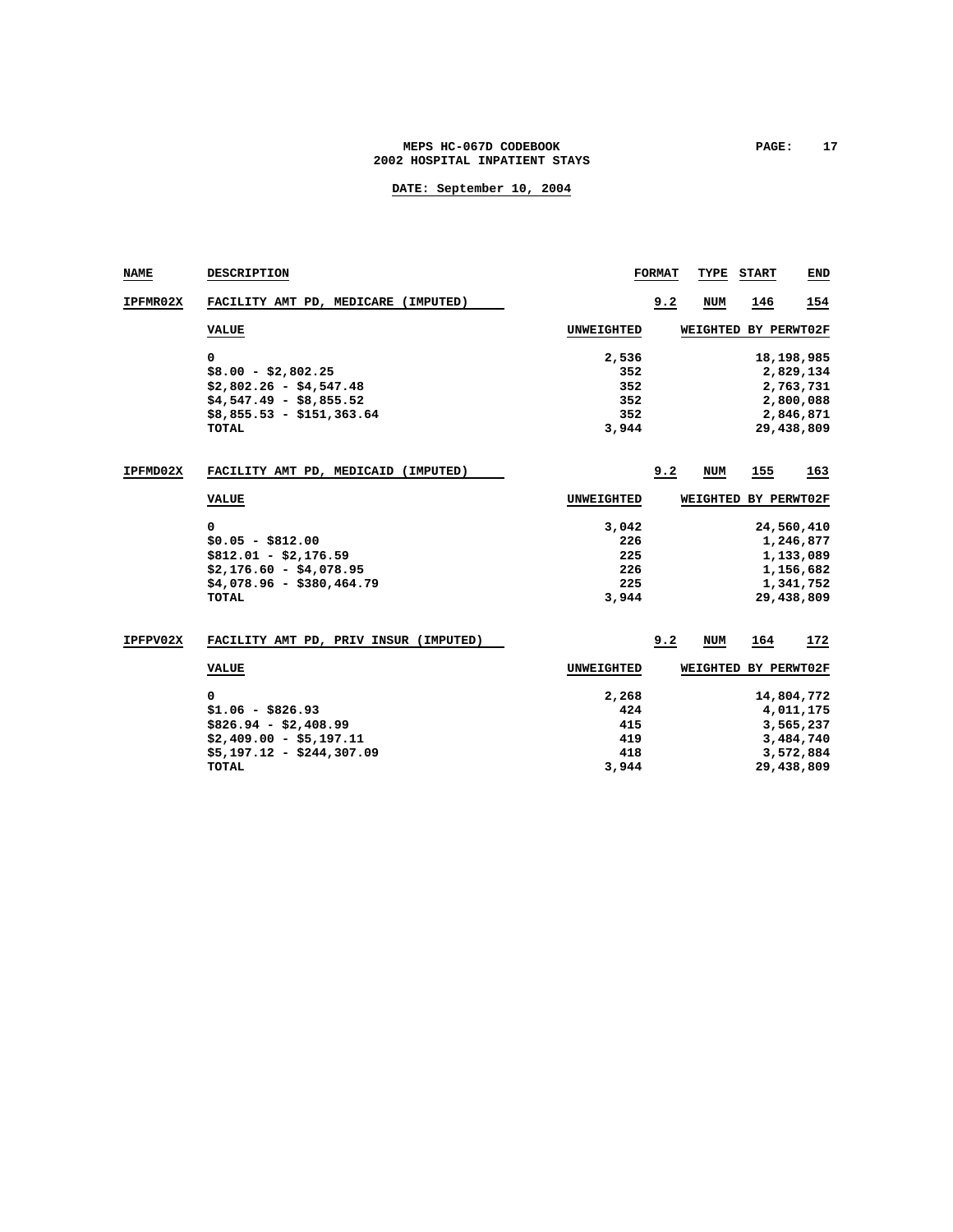### MEPS HC-067D CODEBOOK **PAGE:** 18 **2002 HOSPITAL INPATIENT STAYS**

| <b>NAME</b>     | <b>DESCRIPTION</b>                                                                                                           |                                    | <b>FORMAT</b> | TYPE                 | <b>START</b> | END                                                                |
|-----------------|------------------------------------------------------------------------------------------------------------------------------|------------------------------------|---------------|----------------------|--------------|--------------------------------------------------------------------|
| <b>IPFVA02X</b> | FACILITY AMT PD, VETERANS (IMPUTED)                                                                                          |                                    | 9.2           | <b>NUM</b>           | 173          | 181                                                                |
|                 | <b>VALUE</b>                                                                                                                 | <b>UNWEIGHTED</b>                  |               | WEIGHTED BY PERWT02F |              |                                                                    |
|                 | 0<br>$$3.92 - $1,802.29$<br>$$1,802.30 - $5,321.86$                                                                          | 3,875<br>18<br>17                  |               |                      |              | 28,925,776<br>117,952<br>118,467                                   |
|                 | $$5,321.87 - $11,758.00$<br>$$11,758.01 - $136,850.00$<br><b>TOTAL</b>                                                       | 17<br>17<br>3,944                  |               |                      |              | 153,275<br>123,340<br>29,438,809                                   |
| <b>IPFTR02X</b> | FACILITY AMT PD, TRICARE (IMPUTED)                                                                                           |                                    | 9.2           | <b>NUM</b>           | 182          | 190                                                                |
|                 | <b>VALUE</b>                                                                                                                 | UNWEIGHTED                         |               | <b>WEIGHTED</b>      |              | BY PERWT02F                                                        |
|                 | 0<br>$$56.51 - $179.999.82$<br><b>TOTAL</b>                                                                                  | 3,901<br>43<br>3,944               |               |                      |              | 29, 118, 527<br>320,282<br>29,438,809                              |
| IPFOF02X        | FACILITY AMT PD, OTH FEDERAL (IMPUTED)                                                                                       |                                    | 8.2           | <b>NUM</b>           | 191          | 198                                                                |
|                 | <b>VALUE</b>                                                                                                                 | <b>UNWEIGHTED</b>                  |               | WEIGHTED BY PERWT02F |              |                                                                    |
|                 | 0<br>$$154.56 - $10,193.24$<br><b>TOTAL</b>                                                                                  | 3,938<br>6<br>3,944                |               |                      |              | 29,384,500<br>54,309<br>29,438,809                                 |
| IPFSL02X        | FACILITY AMT PD, STATE/LOC GOV (IMPUTED)                                                                                     |                                    | 8.2           | <b>NUM</b>           | 199          | 206                                                                |
|                 | <b>VALUE</b>                                                                                                                 | <b>UNWEIGHTED</b>                  |               | WEIGHTED BY PERWT02F |              |                                                                    |
|                 | 0<br>$$733.22 - $1,042.48$<br>$$1,042.49 - $2,301.25$<br>$$2,301.26 - $7,204.29$<br>$$7,204.30 - $61,254.29$<br><b>TOTAL</b> | 3,930<br>4<br>3<br>4<br>3<br>3,944 |               |                      |              | 29, 347, 173<br>19,939<br>28,624<br>23,388<br>19,684<br>29,438,809 |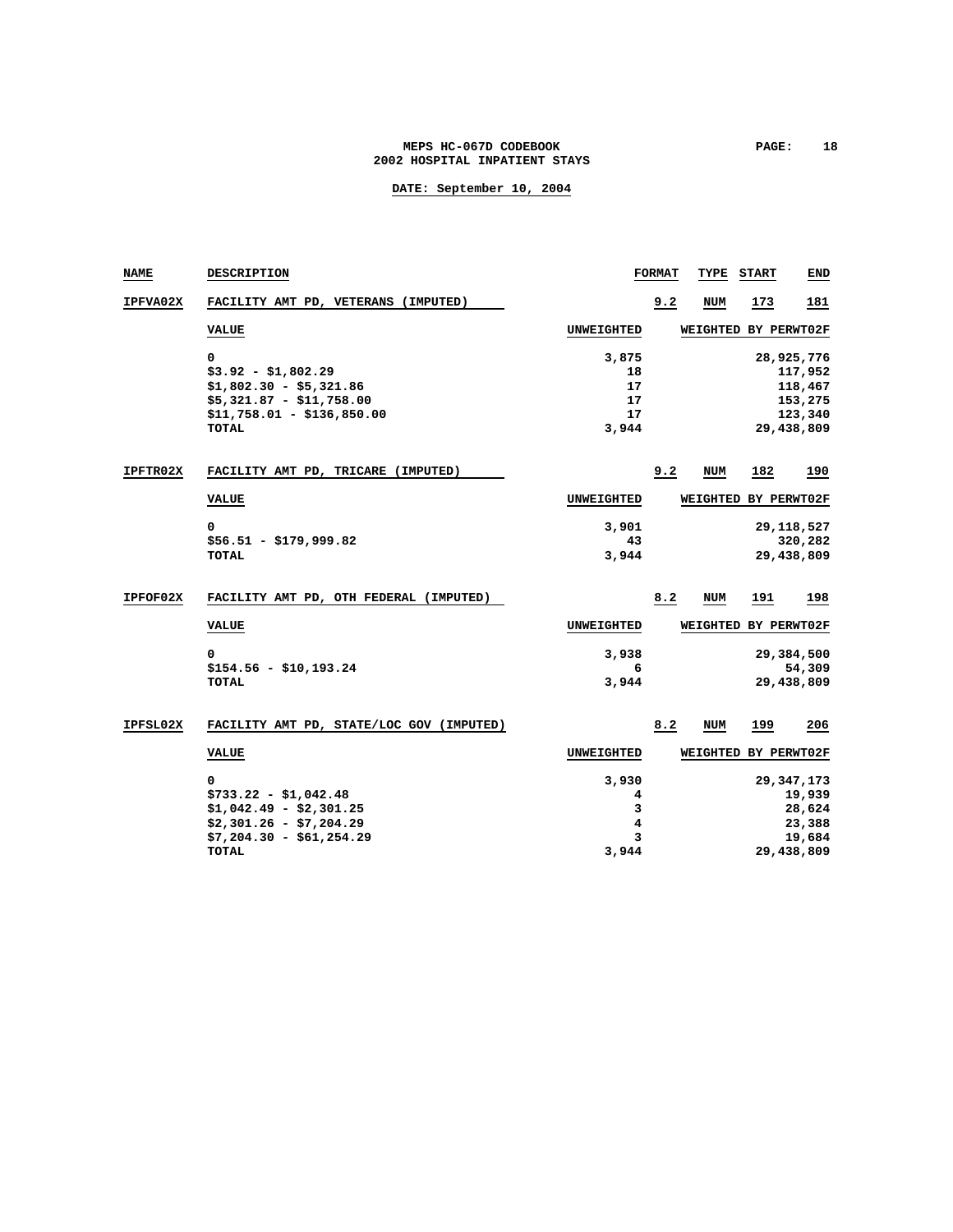### MEPS HC-067D CODEBOOK **PAGE:** 19 **2002 HOSPITAL INPATIENT STAYS**

| NAME     | <b>DESCRIPTION</b>                      |                   | <b>FORMAT</b> | TYPE       | <b>START</b> | END          |
|----------|-----------------------------------------|-------------------|---------------|------------|--------------|--------------|
| IPFWC02X | FACILITY AMT PD, WORKERS COMP (IMPUTED) |                   | 8.2           | <b>NUM</b> | 207          | 214          |
|          | <b>VALUE</b>                            | <b>UNWEIGHTED</b> |               | WEIGHTED   | BY PERWT02F  |              |
|          | 0                                       | 3,880             |               |            |              | 28,957,386   |
|          | $$447.21 - $2,219.05$                   | 16                |               |            |              | 110,921      |
|          | $$2,219.06 - $4,801.11$                 | 16                |               |            |              | 137,416      |
|          | $$4,801.12 - $8,672.39$                 | 16                |               |            |              | 116,775      |
|          | $$8,672.40 - $91,841.02$                | 16                |               |            |              | 116,310      |
|          | TOTAL                                   | 3,944             |               |            |              | 29,438,809   |
| IPFOR02X | FACILITY AMT PD, OTH PRIV (IMPUTED)     |                   | 9.2           | NUM        | 215          | 223          |
|          | <b>VALUE</b>                            | UNWEIGHTED        |               | WEIGHTED   | BY PERWT02F  |              |
|          | 0                                       | 3,753             |               |            |              | 27,937,865   |
|          | $$1.71 - $799.80$                       | 48                |               |            |              | 440,383      |
|          | $$799.81 - $826.93$                     | 53                |               |            |              | 477,795      |
|          | $$826.94 - $2,451.00$                   | 43                |               |            |              | 273,287      |
|          | $$2,451.01 - $105.848.71$               | 47                |               |            |              | 309,479      |
|          | <b>TOTAL</b>                            | 3,944             |               |            |              | 29,438,809   |
| IPFOU02X | FACILITY AMT PD, OTH PUB (IMPUTED)      |                   | 8.2           | <b>NUM</b> | 224          | 231          |
|          | <b>VALUE</b>                            | UNWEIGHTED        |               | WEIGHTED   | BY PERWT02F  |              |
|          | 0                                       | 3,880             |               |            |              | 29, 113, 817 |
|          | $$16.51 - $1,438.96$                    | 16                |               |            |              | 72,987       |
|          | $$1,438.97 - $2,469.06$                 | 16                |               |            |              | 88,933       |
|          | $$2,469.07 - $4,090.32$                 | 17                |               |            |              | 96,165       |
|          | $$4,090.33 - $75,749.72$                | 15                |               |            |              | 66,907       |
|          | <b>TOTAL</b>                            | 3,944             |               |            |              | 29,438,809   |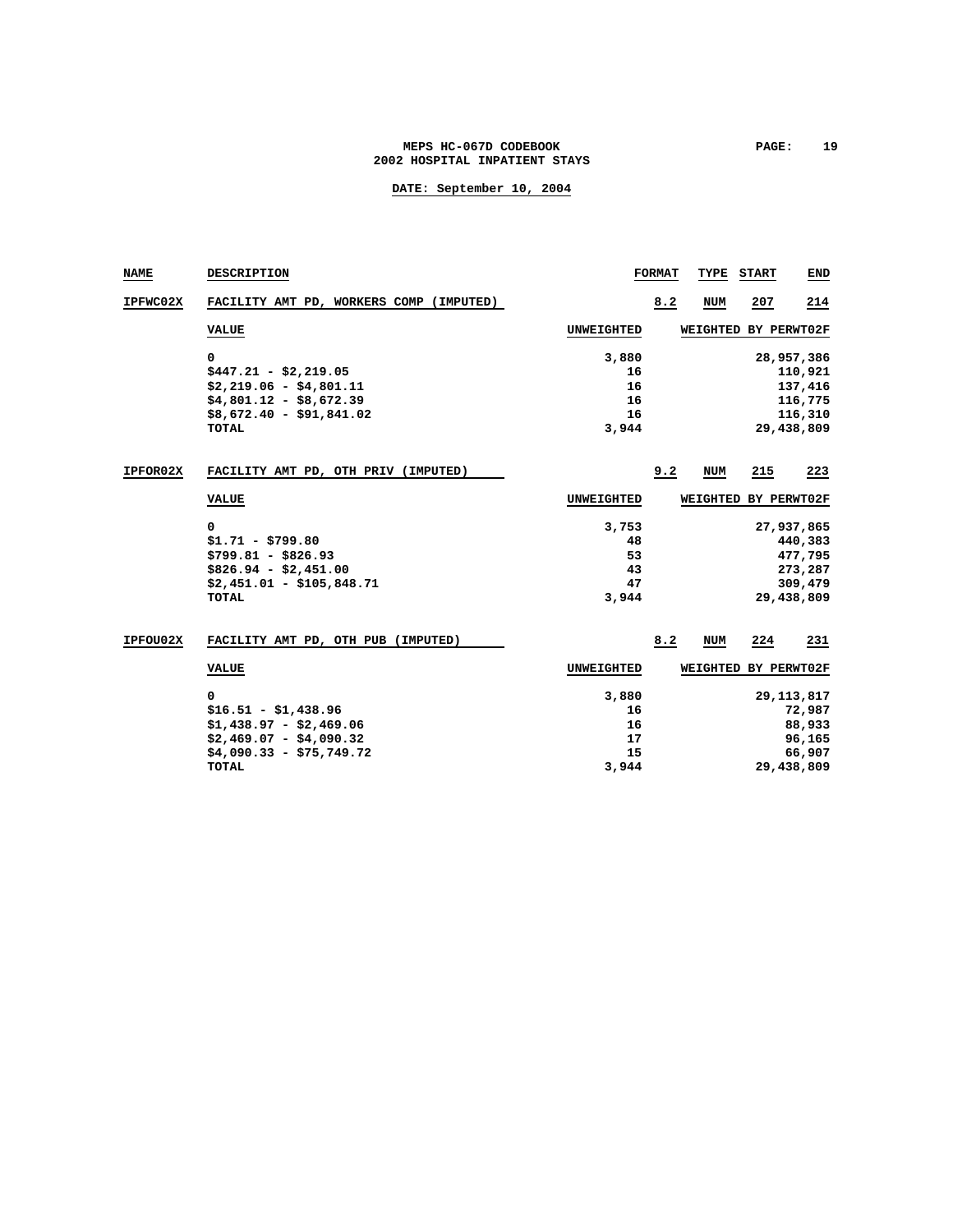### **MEPS HC-067D CODEBOOK PAGE: 20 2002 HOSPITAL INPATIENT STAYS**

| NAME     | <b>DESCRIPTION</b>                      |            | <b>FORMAT</b> | TYPE                 | <b>START</b> | END        |
|----------|-----------------------------------------|------------|---------------|----------------------|--------------|------------|
| IPFOT02X | FACILITY AMT PD, OTH INSUR (IMPUTED)    |            | 8.2           | <b>NUM</b>           | 232          | 239        |
|          | <b>VALUE</b>                            | UNWEIGHTED |               | WEIGHTED             | BY PERWT02F  |            |
|          | 0                                       | 3,914      |               |                      |              | 29,250,581 |
|          | $$8.53 - $1,056.79$                     | 8          |               |                      |              | 62,965     |
|          | $$1,056.80 - $2,253.62$                 | 7          |               |                      |              | 37,880     |
|          | $$2,253.63 - $4,520.52$                 | 8          |               |                      |              | 48,747     |
|          | $$4,520.53 - $27,282.24$                | 7          |               |                      |              | 38,635     |
|          | TOTAL                                   | 3,944      |               |                      |              | 29,438,809 |
| IPFXP02X | FACILITY SUM PAYMENTS IPFSF02X-IPFOT02X |            | 9.2           | <b>NUM</b>           | 240          | 248        |
|          | <b>VALUE</b>                            | UNWEIGHTED |               | WEIGHTED BY PERWT02F |              |            |
|          | 0                                       | 184        |               |                      |              | 1,200,274  |
|          | $$5.00 - $2,206.41$                     | 941        |               |                      |              | 6,499,548  |
|          | $$2,206.42 - $4,062.00$                 | 939        |               |                      |              | 7,066,891  |
|          | $$4,062.01 - $7,418.56$                 | 940        |               |                      |              | 7,219,862  |
|          | $$7,418.57 - $380,464.79$               | 940        |               |                      |              | 7,452,234  |
|          | <b>TOTAL</b>                            | 3,944      |               |                      |              | 29,438,809 |
| IPFTC02X | TOTAL FACILITY CHARGE (IMPUTED)         |            | 9.2           | <b>NUM</b>           | 249          | 257        |
|          | <b>VALUE</b>                            | UNWEIGHTED |               | WEIGHTED BY PERWT02F |              |            |
|          | 0                                       | 8          |               |                      |              | 42,061     |
|          | $$5.00 - $4,667.50$                     | 985        |               |                      |              | 7,068,538  |
|          | $$4,667.51 - $9,105.65$                 | 983        |               |                      |              | 7,489,915  |
|          | $$9,105.66 - $18,445.03$                | 984        |               |                      |              | 7,419,924  |
|          | $$18,445.04 - $833.458.90$              | 984        |               |                      |              | 7,418,370  |
|          | TOTAL                                   | 3,944      |               |                      |              | 29,438,809 |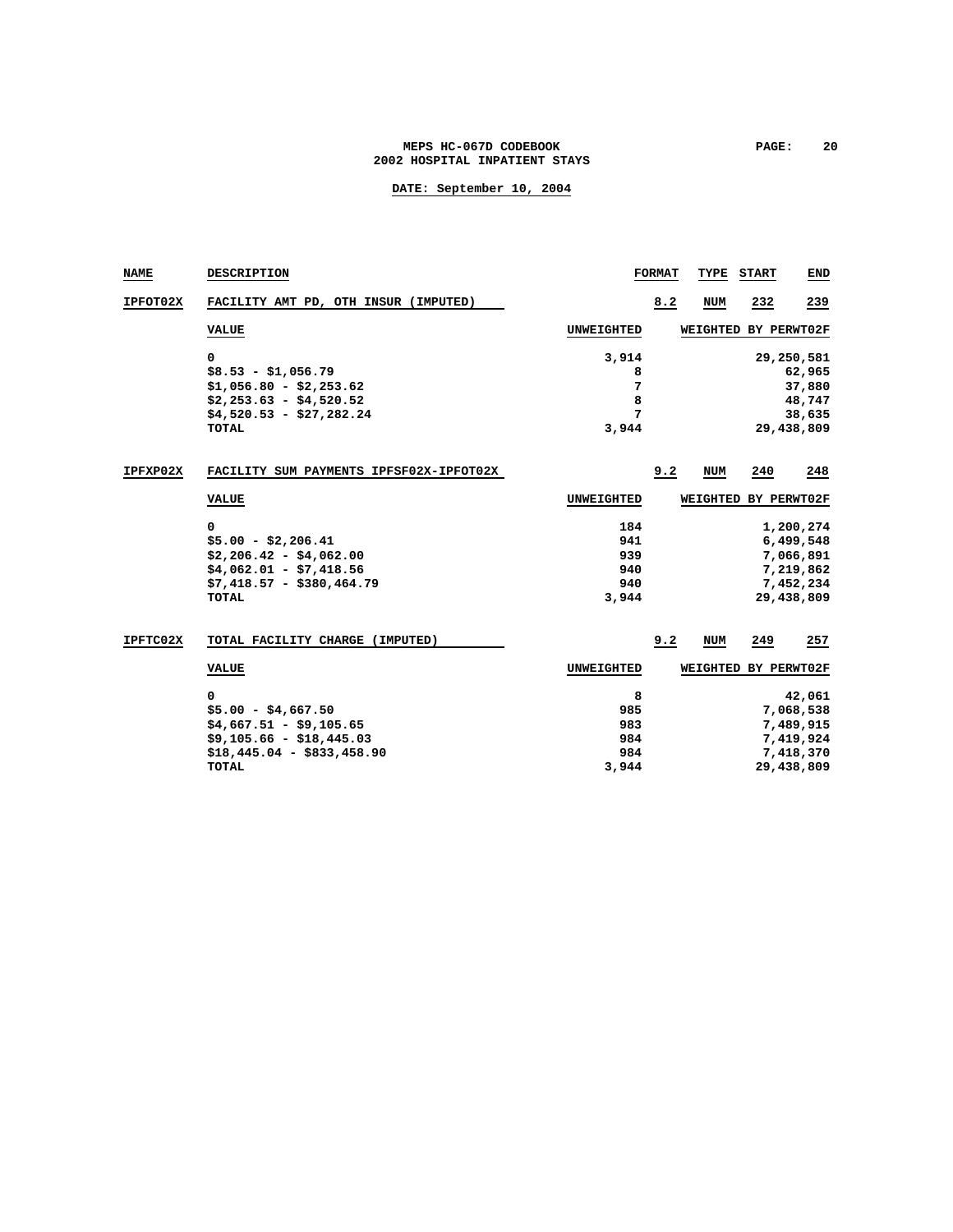### MEPS HC-067D CODEBOOK **PAGE:** 21 **2002 HOSPITAL INPATIENT STAYS**

| <b>NAME</b> | <b>DESCRIPTION</b>                     |                   | <b>FORMAT</b> | TYPE       | <b>START</b> | END        |
|-------------|----------------------------------------|-------------------|---------------|------------|--------------|------------|
| IPDSF02X    | DOCTOR AMOUNT PD, FAMILY (IMPUTED)     |                   | 7.2           | <b>NUM</b> | 258          | 264        |
|             | <b>VALUE</b>                           | <b>UNWEIGHTED</b> |               | WEIGHTED   | BY PERWT02F  |            |
|             | 0                                      | 3,128             |               |            |              | 22,926,116 |
|             | $$0.60 - $29.04$                       | 204               |               |            |              | 1,542,663  |
|             | $$29.05 - $96.39$                      | 207               |               |            |              | 1,734,932  |
|             | $$96.40 - $266.98$                     | 202               |               |            |              | 1,684,238  |
|             | $$266.99 - $7,976.28$                  | 203               |               |            |              | 1,550,859  |
|             | <b>TOTAL</b>                           | 3,944             |               |            |              | 29,438,809 |
| IPDMR02X    | DOCTOR AMOUNT PD, MEDICARE (IMPUTED)   |                   | 8.2           | <b>NUM</b> | 265          | 272        |
|             | <b>VALUE</b>                           | UNWEIGHTED        |               | WEIGHTED   | BY PERWT02F  |            |
|             | 0                                      | 2,534             |               |            |              | 18,206,076 |
|             | $$5.47 - $220.00$                      | 353               |               |            |              | 2,731,836  |
|             | $$220.01 - $505.36$                    | 352               |               |            |              | 2,875,362  |
|             | $$505.37 - $1,121.75$                  | 354               |               |            |              | 2,824,683  |
|             | $$1,121.76 - $13,209.01$               | 351               |               |            |              | 2,800,852  |
|             | <b>TOTAL</b>                           | 3,944             |               |            |              | 29,438,809 |
| IPDMD02X    | DOCTOR AMOUNT PAID, MEDICAID (IMPUTED) |                   | 7.2           | <b>NUM</b> | 273          | 279        |
|             | <b>VALUE</b>                           | UNWEIGHTED        |               | WEIGHTED   | BY PERWT02F  |            |
|             | 0                                      | 3,021             |               |            |              | 24,362,628 |
|             | $$0.52 - $94.96$                       | 231               |               |            |              | 1,262,027  |
|             | $$94.97 - $257.72$                     | 231               |               |            |              | 1,336,829  |
|             | $$257.73 - $759.99$                    | 233               |               |            |              | 1,224,305  |
|             | $$760.00 - $7,757.08$                  | 228               |               |            |              | 1,253,020  |
|             | <b>TOTAL</b>                           | 3,944             |               |            |              | 29,438,809 |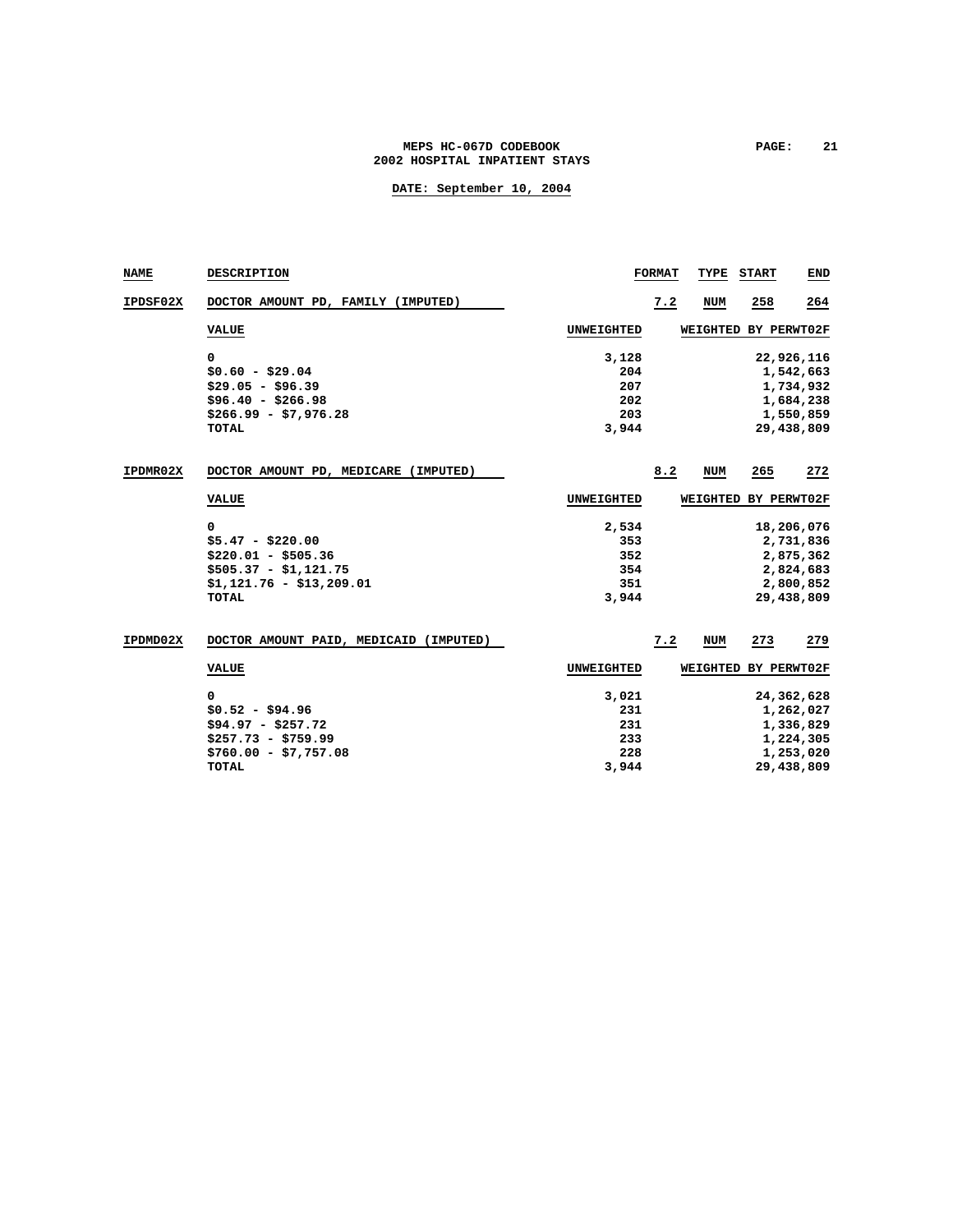### MEPS HC-067D CODEBOOK **PAGE:** 22 **2002 HOSPITAL INPATIENT STAYS**

| NAME     | <b>DESCRIPTION</b>                   |                   | <b>FORMAT</b> | TYPE                 | <b>START</b> | END          |
|----------|--------------------------------------|-------------------|---------------|----------------------|--------------|--------------|
| IPDPV02X | DOCTOR AMT PD, PRIV INSUR (IMPUTED)  |                   | 8.2           | <b>NUM</b>           | 280          | 287          |
|          | <b>VALUE</b>                         | <b>UNWEIGHTED</b> |               | WEIGHTED BY PERWT02F |              |              |
|          | 0                                    | 2,210             |               |                      |              | 14,581,985   |
|          | $$1.65 - $168.70$                    | 434               |               |                      |              | 3,767,019    |
|          | $$168.71 - $535.36$                  | 433               |               |                      |              | 3,721,423    |
|          | $$535.37 - $1,612.11$                | 434               |               |                      |              | 3,625,824    |
|          | $$1,612.12 - $32.124.24$             | 433               |               |                      |              | 3,742,558    |
|          | <b>TOTAL</b>                         | 3,944             |               |                      |              | 29,438,809   |
| IPDVA02X | DOCTOR AMOUNT PD, VETERANS (IMPUTED) |                   | 6.2           | NUM                  | 288          | 293          |
|          | <b>VALUE</b>                         | <b>UNWEIGHTED</b> |               | WEIGHTED BY PERWT02F |              |              |
|          | 0                                    | 3,932             |               |                      |              | 29, 354, 642 |
|          | $$10.16 - $539.84$                   | 12                |               |                      |              | 84,167       |
|          | <b>TOTAL</b>                         | 3,944             |               |                      |              | 29,438,809   |
| IPDTR02X | DOCTOR AMOUNT PD, TRICARE (IMPUTED)  |                   | 7.2           | NUM                  | 294          | 300          |
|          |                                      |                   |               |                      |              |              |
|          | <b>VALUE</b>                         | <b>UNWEIGHTED</b> |               | WEIGHTED BY PERWT02F |              |              |
|          | 0                                    | 3,887             |               |                      |              | 28,968,755   |
|          | $$1.68 - $46.61$                     | 15                |               |                      |              | 140,761      |
|          | $$46.62 - $187.79$                   | 16                |               |                      |              | 150,490      |
|          | $$187.80 - $889.76$                  | 12                |               |                      |              | 79,370       |
|          | $$889.77 - $3,747.45$                | 14                |               |                      |              | 99,433       |
|          | <b>TOTAL</b>                         | 3,944             |               |                      |              | 29,438,809   |
| IPDOF02X | DOCTOR AMT PD, OTH FEDERAL (IMPUTED) |                   | 6.2           | NUM                  | 301          | 306          |
|          | <b>VALUE</b>                         | <b>UNWEIGHTED</b> |               | <b>WEIGHTED</b>      |              | BY PERWT02F  |
|          | 0                                    | 3,938             |               |                      |              | 29,382,072   |
|          | $$159.00 - $919.71$                  | 6                 |               |                      |              | 56,737       |
|          | TOTAL                                | 3,944             |               |                      |              | 29,438,809   |
|          |                                      |                   |               |                      |              |              |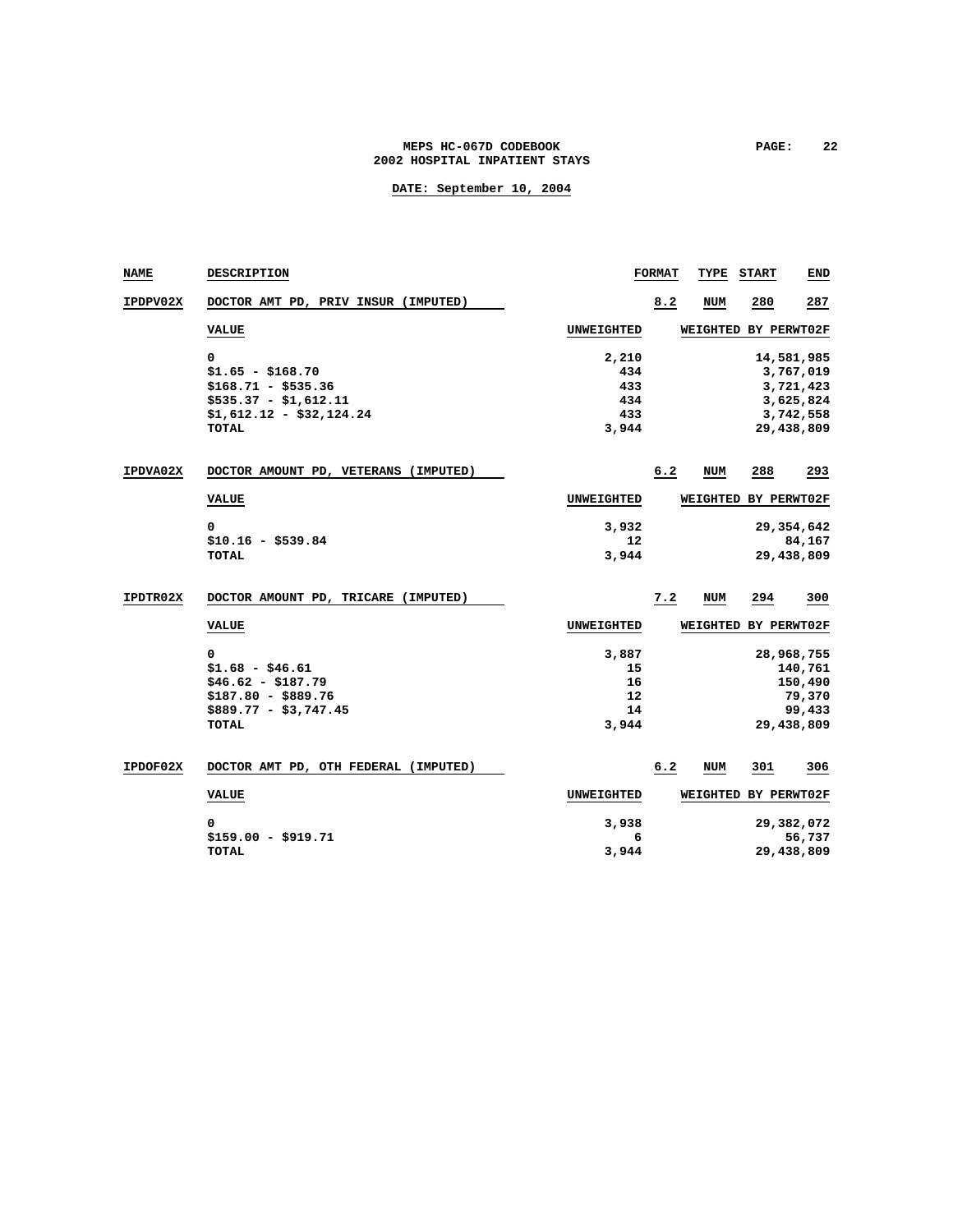### MEPS HC-067D CODEBOOK **PAGE:** 23 **2002 HOSPITAL INPATIENT STAYS**

| NAME     | <b>DESCRIPTION</b>                                                                                           |                                        | <b>FORMAT</b> | TYPE            | <b>START</b> | END                                                                  |
|----------|--------------------------------------------------------------------------------------------------------------|----------------------------------------|---------------|-----------------|--------------|----------------------------------------------------------------------|
| IPDSL02X | DOCTOR AMT PD, STATE/LOC GOV (IMPUTED)                                                                       |                                        | 7.2           | NUM             | 307          | 313                                                                  |
|          | <b>VALUE</b>                                                                                                 | <b>UNWEIGHTED</b>                      |               | <b>WEIGHTED</b> |              | BY PERWT02F                                                          |
|          | 0<br>$$78.68 - $1,380.00$<br><b>TOTAL</b>                                                                    | 3,930<br>14<br>3,944                   |               |                 |              | 29, 348, 311<br>90,498<br>29,438,809                                 |
| IPDWC02X | DOCTOR AMOUNT PD, WORKERS COMP (IMPUTED)                                                                     |                                        | 8.2           | NUM             | 314          | 321                                                                  |
|          | <b>VALUE</b>                                                                                                 | <b>UNWEIGHTED</b>                      |               | <b>WEIGHTED</b> |              | BY PERWT02F                                                          |
|          | 0<br>$$36.12 - $10.273.34$<br><b>TOTAL</b>                                                                   | 3,905<br>39<br>3,944                   |               |                 |              | 29,209,015<br>229,794<br>29,438,809                                  |
| IPDOR02X | DOCTOR AMT PD, OTH PRIVATE (IMPUTED)                                                                         |                                        | 8.2           | NUM             | 322          | 329                                                                  |
|          | <b>VALUE</b>                                                                                                 | UNWEIGHTED                             |               | <b>WEIGHTED</b> |              | BY PERWT02F                                                          |
|          | 0<br>$$0.57 - $67.70$<br>$$67.71 - $188.31$<br>$$188.32 - $514.62$<br>$$514.63 - $20,718.34$<br><b>TOTAL</b> | 3,609<br>84<br>84<br>84<br>83<br>3,944 |               |                 |              | 26,948,318<br>782,347<br>588,127<br>608,741<br>511,277<br>29,438,809 |
| IPDOU02X | DOCTOR AMT PD, OTH PUB (IMPUTED)                                                                             |                                        | 7.2           | NUM             | 330          | 336                                                                  |
|          | <b>VALUE</b>                                                                                                 | <b>UNWEIGHTED</b>                      |               | WEIGHTED        |              | BY PERWT02F                                                          |
|          | 0<br>$$2.32 - $62.94$<br>$$62.95 - $248.50$<br>$$248.51 - $765.71$<br>$$765.72 - $5,058.00$<br>TOTAL         | 3,846<br>25<br>25<br>24<br>24<br>3,944 |               |                 |              | 28,862,765<br>183,229<br>157,299<br>122,778<br>112,737<br>29,438,809 |
|          |                                                                                                              |                                        |               |                 |              |                                                                      |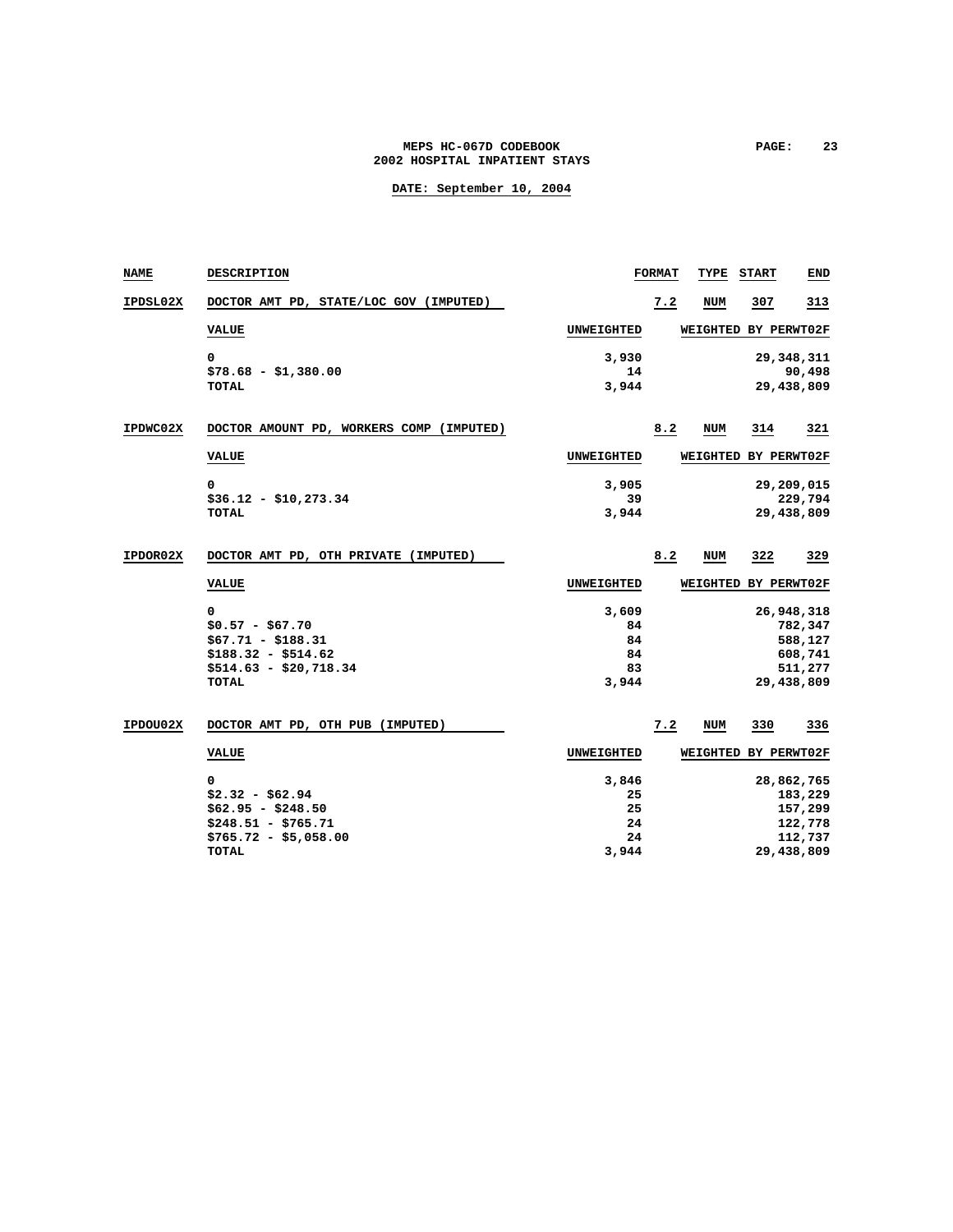### **MEPS HC-067D CODEBOOK PAGE: 24 2002 HOSPITAL INPATIENT STAYS**

| <b>NAME</b>     | <b>DESCRIPTION</b>                    |                   | <b>FORMAT</b> | TYPE       | <b>START</b>         | END          |
|-----------------|---------------------------------------|-------------------|---------------|------------|----------------------|--------------|
| IPDOT02X        | DOCTOR AMT PD, OTH INSUR (IMPUTED)    |                   | 7.2           | <b>NUM</b> | 337                  | 343          |
|                 | <b>VALUE</b>                          | <b>UNWEIGHTED</b> |               |            | WEIGHTED BY PERWT02F |              |
|                 | 0                                     | 3,938             |               |            |                      | 29, 412, 909 |
|                 | $$6.15 - $7,000.00$                   | 6                 |               |            |                      | 25,900       |
|                 | <b>TOTAL</b>                          | 3,944             |               |            |                      | 29,438,809   |
| IPDXP02X        | DOCTOR SUM PAYMENTS IPDSF02X-IPDOT02X |                   | 8.2           | NUM        | 344                  | 351          |
|                 | <b>VALUE</b>                          | <b>UNWEIGHTED</b> |               |            | WEIGHTED BY PERWT02F |              |
|                 | 0                                     | 505               |               |            |                      | 3,681,631    |
|                 | $$4.84 - $300.00$                     | 862               |               |            |                      | 6,151,122    |
|                 | $$300.01 - $735.05$                   | 858               |               |            |                      | 6,330,538    |
|                 | $$735.06 - $1,681.71$                 | 860               |               |            |                      | 6,425,289    |
|                 | $$1,681.72 - $32,180.61$              | 859               |               |            |                      | 6,850,229    |
|                 | <b>TOTAL</b>                          | 3,944             |               |            |                      | 29,438,809   |
| <b>IPDTC02X</b> | TOTAL DOCTOR CHARGE (IMPUTED)         |                   | 9.2           | NUM        | 352                  | 360          |
|                 | <b>VALUE</b>                          | <b>UNWEIGHTED</b> |               |            | WEIGHTED BY PERWT02F |              |
|                 | 0                                     | 410               |               |            |                      | 2,983,098    |
|                 | $$14.00 - $644.00$                    | 884               |               |            |                      | 6,331,260    |
|                 | $$644.01 - $1,707.66$                 | 883               |               |            |                      | 6,751,841    |
|                 | $$1,707.67 - $3,938.41$               | 884               |               |            |                      | 6,467,891    |
|                 | $$3,938.42 - $129.581.50$             | 883               |               |            |                      | 6,904,719    |
|                 | <b>TOTAL</b>                          | 3,944             |               |            |                      | 29,438,809   |
| <b>IMPFLAG</b>  | <b>IMPUTATION STATUS</b>              |                   | 1.0           | NUM        | 361                  | 361          |
|                 | <b>VALUE</b>                          | <b>UNWEIGHTED</b> |               |            | WEIGHTED BY PERWT02F |              |
|                 | 0 NOT ELIGIBLE FOR IMPUTATION         | 8                 |               |            |                      | 42,061       |
|                 | 1 COMPLETE HC DATA                    | 137               |               |            |                      | 934,694      |
|                 | 2 COMPLETE MPC DATA                   | 2,199             |               |            |                      | 17,642,473   |
|                 | 3 FULLY IMPUTED                       | 1,409             |               |            |                      | 9,365,020    |
|                 | 4 PARTIALLY IMPUTED                   | 191               |               |            |                      | 1,454,561    |
|                 | <b>TOTAL</b>                          | 3,944             |               |            |                      | 29,438,809   |